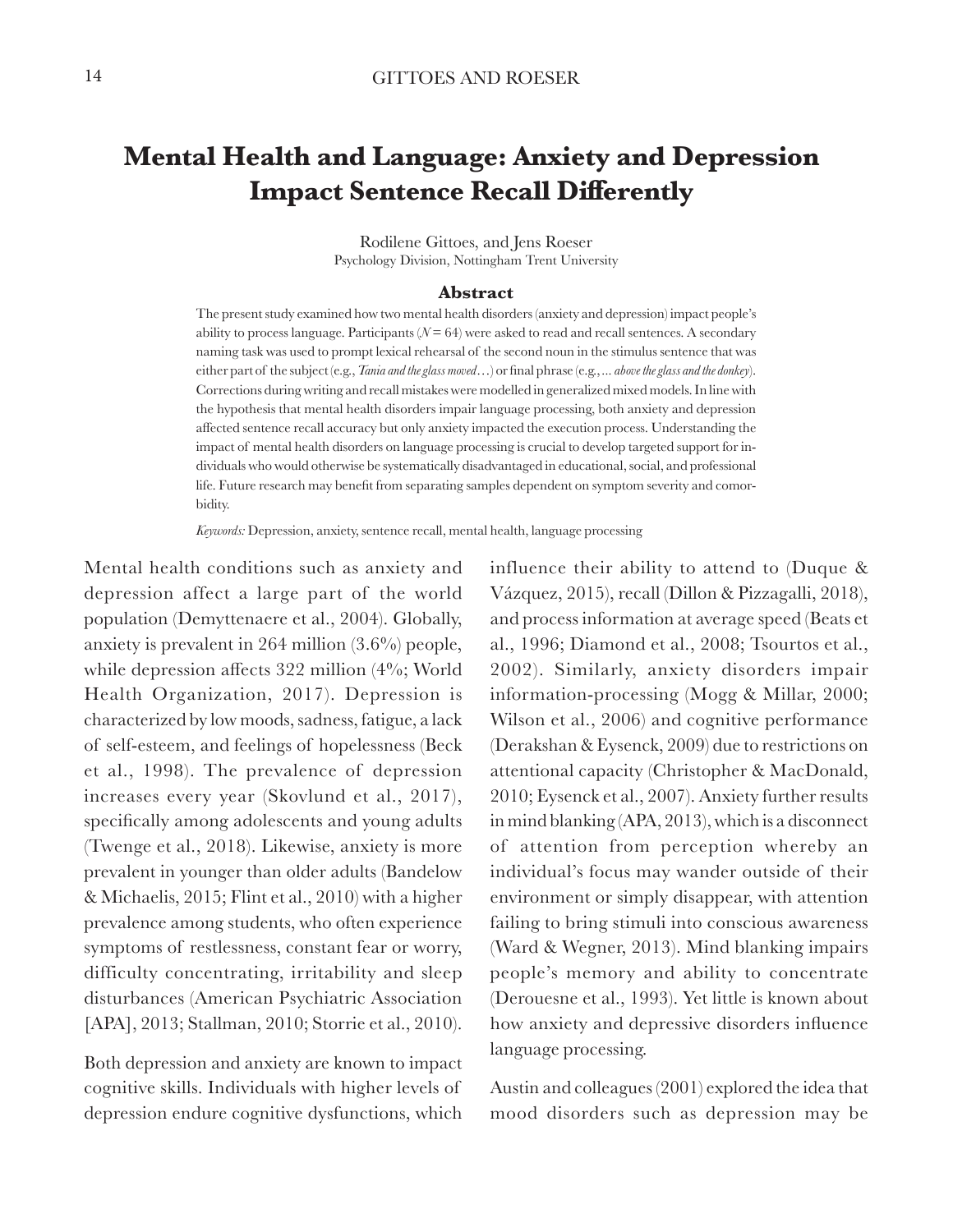associated with a distinct pattern of cognitive- and language-related impairments. They reported impairments in both verbal recall (Austin et al., 1999) and verbal recognition (in automatic tasks) in subjects with depression (Brown et al., 1994). Similarly, depressed participants have been found to perform poorly on information processing tasks in terms of processing speed and flexibility (Jones et al., 2010). Gronwall (1997) found that this occurred when a motor response, in particular, was required for the Paced Auditory Serial Addition Test (PASAT) task. Participants suffering from a depressive disorder not only made more mistakes on information processing tasks but were also more likely to display non-task-related pupil dilation during a task, which suggests of difficulty in coping with a high cognitive load or information processing beyond the task at hand (Jones et al., 2010).

Researchers have sought to explain the neurocognitive deficits attributed to anxiety and depression through motivational impairments (Barch et al., 2019; Cohen et al., 1982; Porter et al., 2007). However, neuropsychological tasks conducted on depressed participants indicate problems in specific brain regions (Siegle et al., 2007), particularly difficulties in cognitive processing speed and executive function (Sheline et al., 2006; Venezia et al., 2018). Cognitive dysfunctions have been commonly identified amongst individuals with anxiety and depressive disorders, impacting various domains such as attention (Duque & Vázquez, 2015; Keller et al., 2020, memory (Dillon & Pizzagalli, 2018), problem solving (Jones et al., 2017; Remmers et al., 2015), and motor functioning (Bennabi et al., 2013; Buyukdura et al., 2011; Felger et al., 2016). For example, Rose and Ebmeier (2006) examined working-memory performance in patients with major depressive disorder and found slower

reaction times and reduced recall accuracy, revealing an impairment of central-executive functions. Deficits in executive functions are well known in individuals with depression (Degl'Innocenti et al., 1998; Grant et al., 2001) and comorbid anxiety (Airaksinen et al., 2004).

All the aforementioned cognitive domains are involved in language processing. These findings suggest that cognitive functions which relate to language processing are impaired in individuals with mental health problems. Researchers have found that depression is linked to increased sentence-onset durations (De Lissynder et al., 2010), frequent pausing (Mundt et al., 2007), poor fluency (Akiyama et al., 2018), prolonged latency of response (Abas et al., 1990), and more production errors (Gohier et al., 2009; Vilgis et al., 2015), which is further exacerbated by depression chronicity (Vilgis et al., 2015). This indicates a primary link between depression and people's ability to produce language. For individuals with anxiety, researchers report a dominating impact on the language comprehension system, i.e., anxiety has been linked to a top-down processing bias (Bradley et al., 2000; Mogg & Bradley, 2005; Wilson et al., 2006) leading to shallow representations of meaning during reading. Crucially, the current review suggests that anxiety and depression may affect language processing differently.

Understanding how mental health disorders impact language processing is important because individuals with anxiety and depression may otherwise be systematically disadvantaged in various every-day contexts that require linguistic skills, e.g., exams, job interviews, academic conferences, communication, etc. For example, attrition rates and poorer outcomes in higher education are significantly greater amongst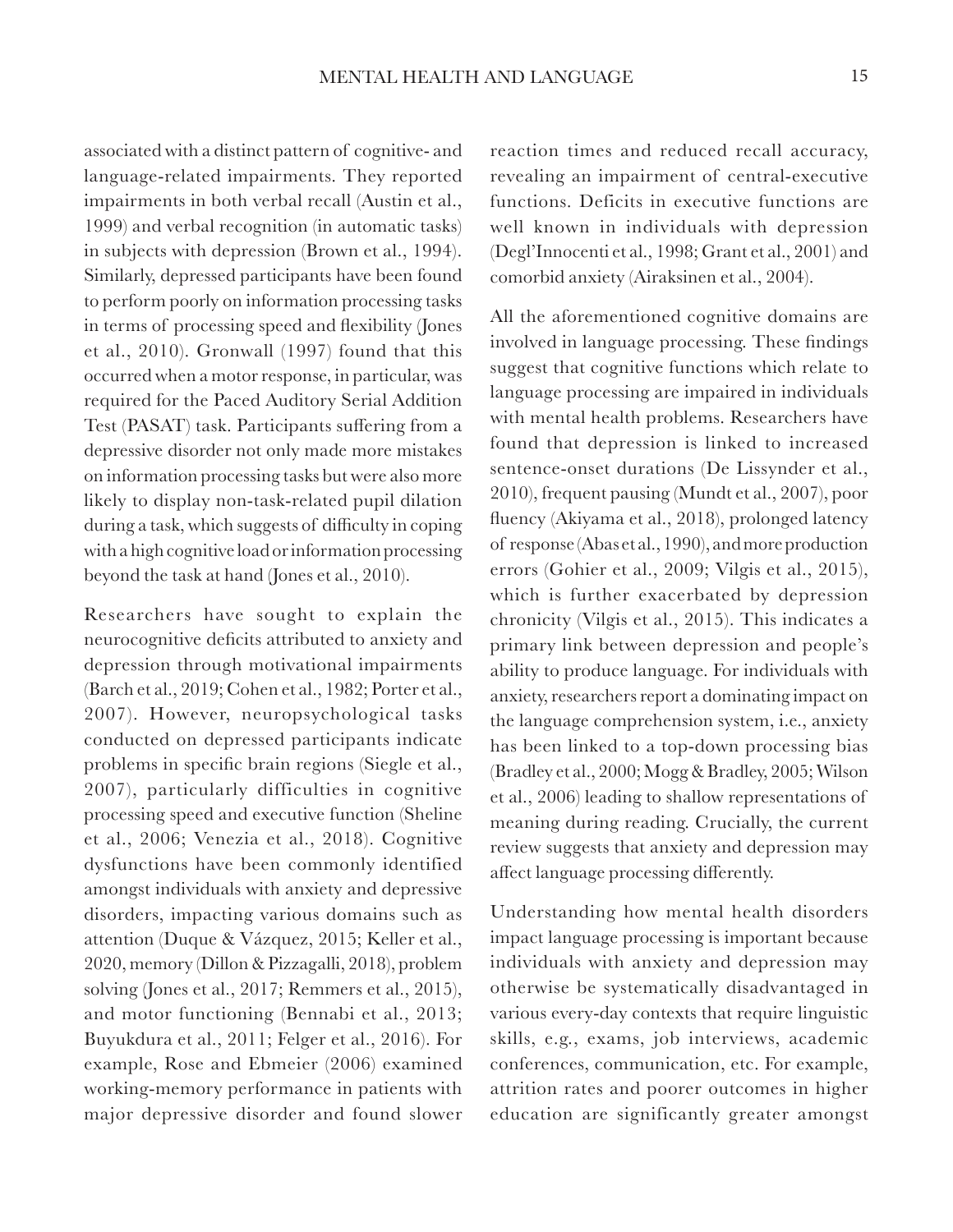individuals diagnosed with anxiety and/or depression (Cogburn et al., 2015; Dyrbye et al., 2006). Enhanced understanding could positively improve outcomes for such individuals, as appropriate measures could enhance the delivery of communication and tools to ensure that individuals receive the support they require. Adaptations could also be made where necessary. This would increase inclusivity and life satisfaction, and ensure a sustainable future by providing equal opportunities for everyone.

To summarize, existing research has shown that depression impacts people's ability to formulate sentences, while anxiety is related to a poorer ability to understand language. A form of language processing where language production and comprehension intersect is sentence-recall tasks, in which participants are asked to read short sentences and subsequently recall the sentence from memory. In order to recall the linguistic form of a stimulus, people need to decode the sentence in sufficient detail before reassembling its linguistic form from a conceptual memory representation (Lombardi & Potter, 1992; Potter & Lombardi, 1998; Potter, 2012; Roeser et al., 2020). Sentence recall tasks are used to understand to what extent this occurs. The method used in the present study is a sentence recall task combined with a manipulation used in language production research (Roeser et al., 2019; Martin et al., 2010; Martin et al., 2014) whereby arrays of images are used to elicit sentences that either start with a conjoined phrase and finish with a simple noun (e.g., [N1] *and the* [N2] *moved above the* [N3]) or vice versa (e.g., [N1] *moved above the* [N2] *and the* [N3]) while keeping the overall complexity of the sentence (e.g., number of content words and phrases) constant. This manipulation allows the researcher to test hypotheses about how sentences are chunked during encoding, i.e., into individual

picture names or syntactic phrases. In addition, authors have used this paradigm to test how information associated with lexical items interacts with syntactic units (Griffin, 2001; Roeser et al., 2019). In particular, in this study, the ease of recalling the second noun (N2) contained in the sentence was manipulated; importantly, N2 was either part of the sentence-initial phrase (e.g., [N1] *and the* [N2] *moved…*) or the sentence-final phrase (e.g., ... *above the* [N2] *and the* [N3]). This manipulation helps to determine whether recall is sensitive to syntactic and lexical factors.

To the authors' knowledge, no research at present has investigated to what extent anxiety and depression impact people's ability to recall sentences at different linguistic levels. That is, language recall in individuals with anxiety or depression could be sensitive to the syntactic form of the sentence, its lexical contents, or perhaps both. To explore which level of linguistic representation is affected by anxiety and depression, the syntactic structure and the lexical content of the target sentence was manipulated. As discussed, an understanding of how mental health disorders specifically impact language processing is crucial in supporting individuals who face mental health challenges. In particular, an identification of which linguistic aspect(s) is impacted could result in modifications and targeted treatments for such individuals.

The present study explored how anxiety and depression impact people's ability to recall sentences. It was hypothesized that both disorders would affect language processing differently. In particular, anxiety was expected to impair people's ability to comprehend sentences, and thus affect the accuracy of the recalled sentence. While the product of the recall was expected to be impacted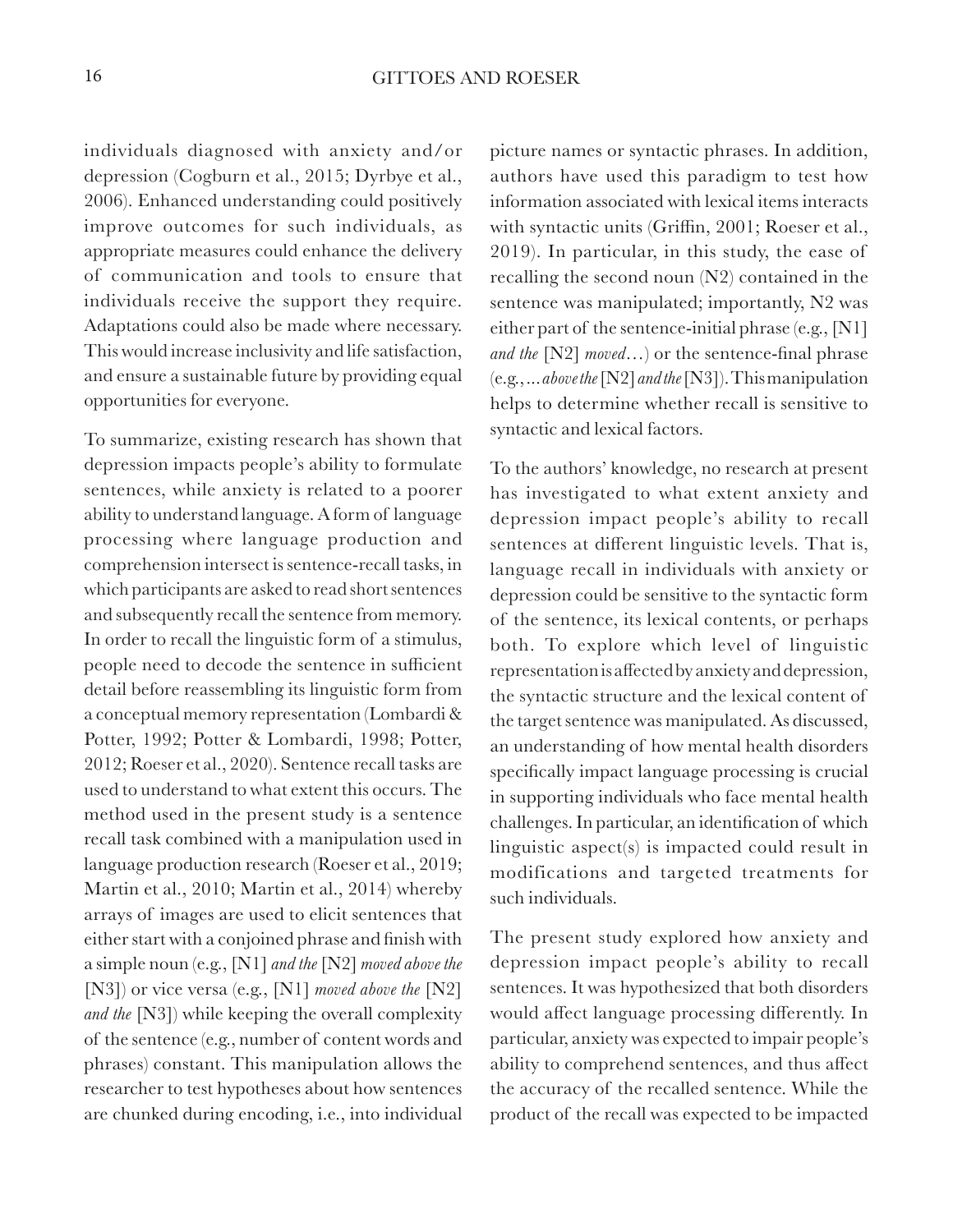by anxiety, no effects on the writing execution process were predicted. In contrast, for depression, increased difficulty with language encoding and thus the execution of writing was hypothesized.

#### **Method**

#### **Participants**

The current study recruited 64 students (19 males, 45 females; median age  $= 20$  years; range  $= 18-27$ from Nottingham Trent University and University of Nottingham in the UK. All participants were native English speakers and reported no reading or writing impairments. Other demographics (e.g., race, ethnicity, social economic status) were not recorded.

The study was approved by the Social Sciences Research Ethics Committee of Nottingham Trent University. Participants were recruited through the university research studies platform with four research-participation credits offered as incentives for participation. All participants were able to access the information sheet online and in-person when attending to complete the study. All participants signed consent forms and were provided with debriefing sheets at the conclusion.

#### **Design & Materials**

Participants took part in a sentence recall task. Participants were asked to read a sentence and subsequently recall it in writing (i.e., typing) after responding to a secondary picture-naming task. The study used a 2 x 2 factorial within-subjects design and manipulated the syntactic configuration of the target sentence and the ease of recalling one lexical item of the sentence (see Figure 1). As for the syntactic manipulation, shown in Figure 1A and 1B, the stimulus sentence either started with a simple subject noun phrase and ended with a conjoined noun phrase (e.g., *Tania moved above the glass and the donkey*) or started with a conjoined noun

phrase and ended with a simple noun (*Tania and the glass moved above the donkey*). In a secondary picturenaming task, lexical recall of the second noun in each sentence (henceforth, N2) was either facilitated (Figure 1A) or not (Figure 1B): between presentation of the target sentence and recall, participants either saw and named a picture that was *related* to N2 (picture of a glass in the example) or unrelated (picture of a dress).

Note that the lexical manipulation was always part of a conjoined noun phrase but either in the sentence initial subject position or sentence final. Importantly, the overall complexity of the sentence was held constant. The dependent variables were product and process-oriented recall measures operationalized as the number of mistakes in the recalled sentence and the number of corrections during the writing process. Psychometric scales were used to assess anxiety and depression levels for every participant (see Measures). These were administered after the sentence-recall task was completed.

Twenty-four stimulus items were created. Items were counterbalanced across four Latin square lists so that every participant saw one condition of each item, but all participants saw the same number of conditions. Furthermore, items were counterbalanced for the first name used in the target sentence (e.g., *Tania* or *Peter*); names were used to avoid determiners in the first position of the sentence (see Roeser et al., 2019). A colored version of the Snodgrass (1980) picture set (as cited in Rossion & Pourtois, 2004) was used for the naming component; pictures were selected using naming norms collected for the same student population (Torrance et al., 2018). Related and unrelated N2 images were matched with regards to naming diversity, British National Corpus frequency, and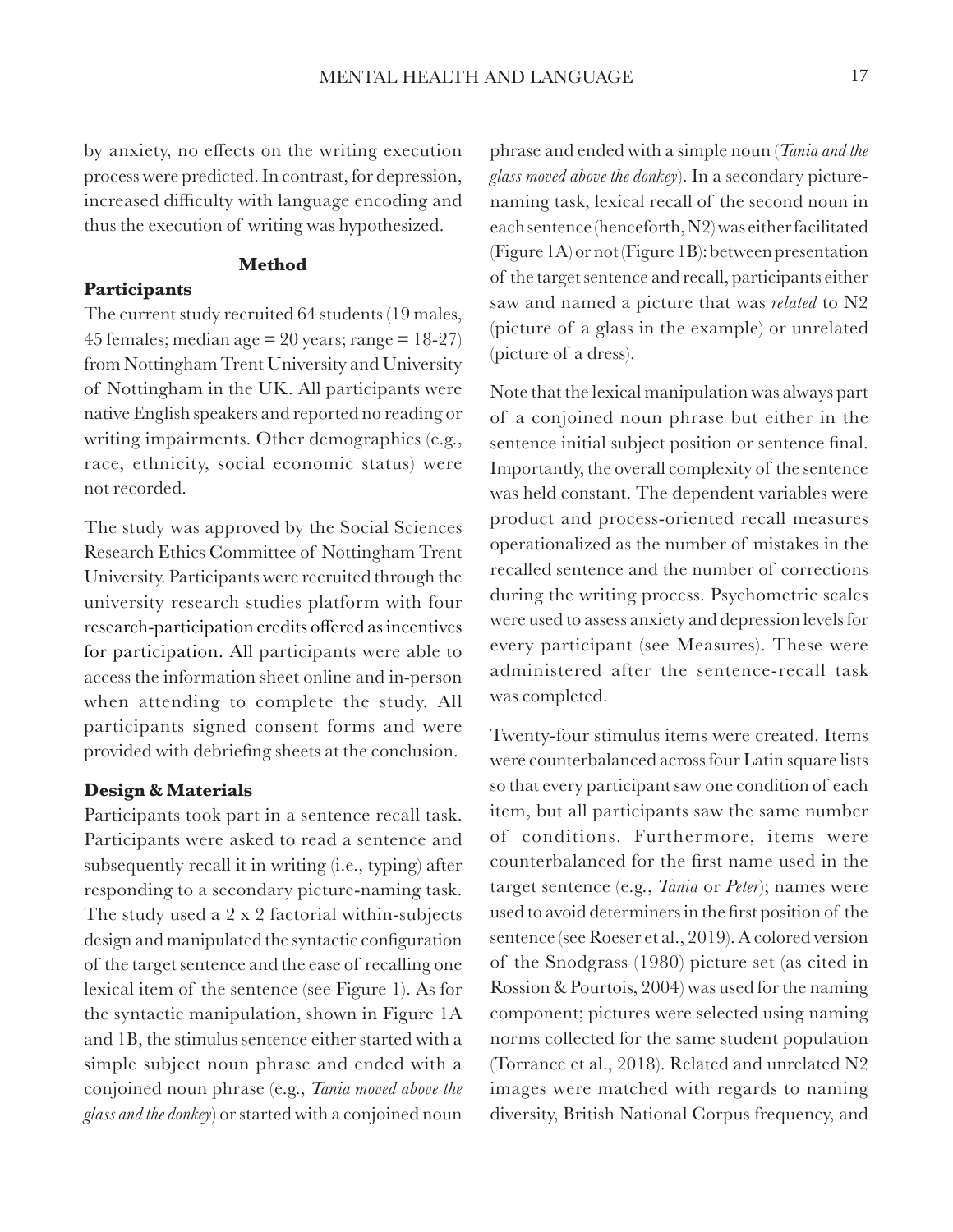## **Figure 1**

*Schematic Overview of Experimental Paradigm*



*Note.* The target sentence was presented first for participants to read. The next screen shows a picture that had to be named. The picture shown was either related (A) to the second noun in the target sentence or not (B). The final screen required participants to recall the target sentence by writing it into a textbox.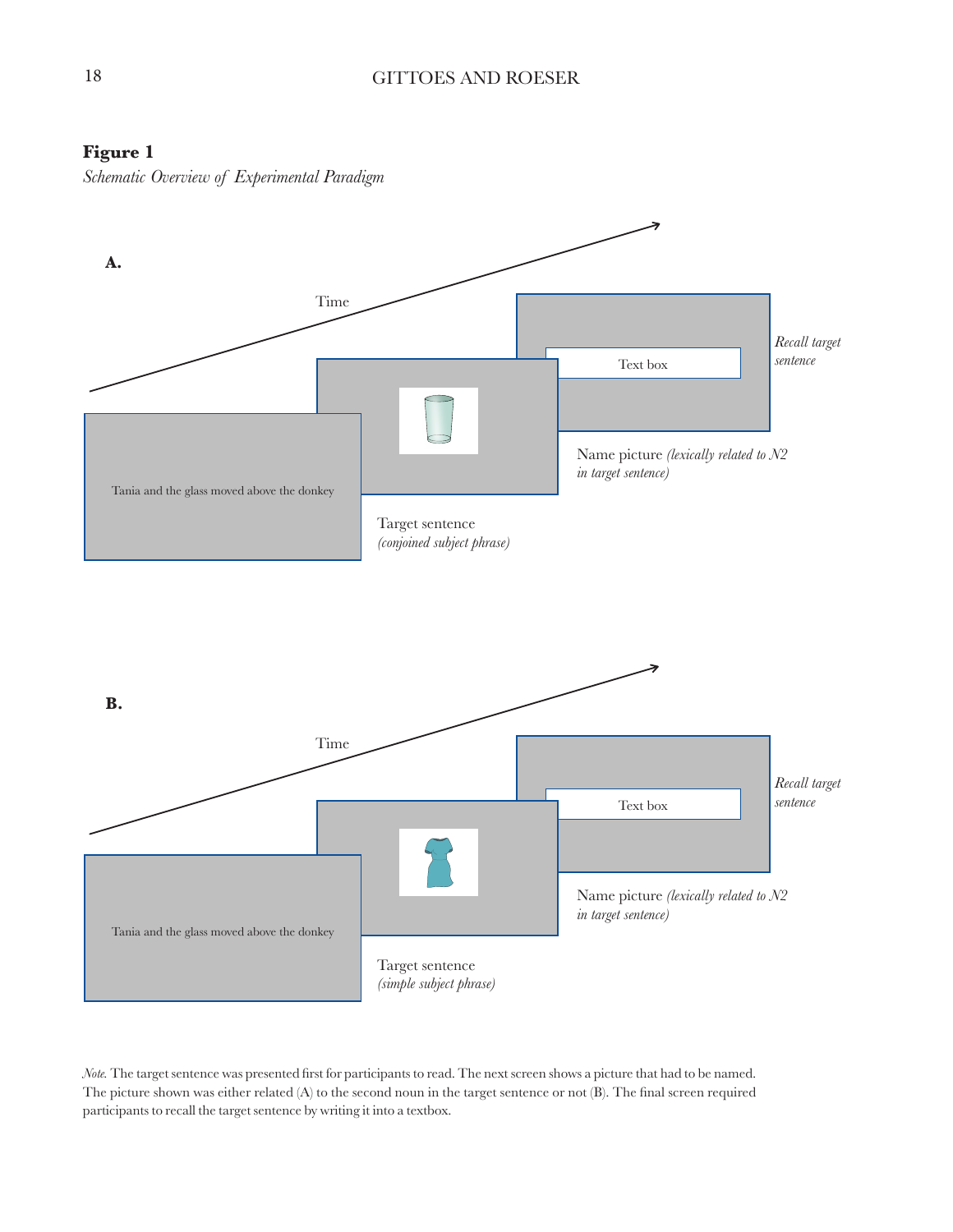length of the most commonly used name used for the picture. The noun that was used in the center position of the sentence was also involved in the secondary picture naming task in the "related" condition. Naming norms were used for these pictures to support the effectiveness of the manipulation. In particular, the aim of the picture naming task was to facilitate memory rehearsal of the noun used in the target sentence. Participants would be assumed to use the anticipated name for the picture that corresponds to the noun in the target sentence. Therefore, names used in the target sentence were selected from the most commonly used name for the respective pictures as indicated by the naming norms. Because there is some variance associated with how well people remember short or long words, typically related to the corpus frequency of these words (Baddeley et al., 1975; Tehan & Tolan, 2007), both word length and frequency of the picture names were controlled.

Twenty-four filler items were added, including sentences with structural ambiguities, taken from Van Gompel et al. (2001). These included sentences such as "Peter yelled at the protester with the loudspeaker," which can have two different interpretations (i.e., Peter used the loudspeaker, or the protester had a loudspeaker). Adding filler sentences was intended to prevent participants from adapting strategies to reproduce target sentences with structural similarities.

#### **Measures**

#### *Anxiety*

Participants' levels of anxiety were measured using the Beck Anxiety Inventory (BAI; Beck et al., 1988). The BAI consists of 21 items addressing symptoms common to anxiety (e.g., unable to relax, fear of worst happening, fear of losing control) with responses measured on a 4-point Likert scale  $(0 =$ 

*not at all*; 3 = *severely, it bothered me a lot*). Items prompted participants to respond to questions about the intensity of cognitive, affective, and somatic symptoms of anxiety experienced within the last month. The by-participant sum of scores can range from 0-63, with scores between 0-21 indicating low levels of anxiety, 22-35 moderate levels, and 36 and above suggesting potentially concerning levels of anxiety (Beck et al., 1988). The BAI has been reported to have high internal consistency with a Cronbach's α of .94 (Fydrich et al., 1992) and a high test-retest reliability  $(r = .75)$ ; Muntingh et al., 2011).

#### *Depression*

The Beck Depression Inventory (BDI; Beck et al., 1961) was used to estimate levels of depression. The BDI consists of 21 items measured on a fourpoint scale. Each question involves statements to measure the intensity, severity, and depth of depression on a 4-point scale (0 = *I do not feel sad*; 3  $= I$  am so sad and unhappy that I can't stand it). Byparticipant totals range between 0-63; 0-11 is considered normal, 11-16 indicates mild mood disturbances, 17-20 borderline clinical depression, 21-30 moderate depression, 31-40 severe depression, and 40 and above extreme levels of depression. Pace (1995) reported a high internal consistency ( $\alpha$  = 0.92) for the BDI using a sample of American undergraduate students.

#### **Procedure**

Participants were tested individually in soundproof lab cubicles on a computer screen. The experiment was created and presented in Experiment Builder and keystroke data were recorded using EyeWrite (Torrance, 2012). Participants were instructed to read a sentence at their own pace. After finishing reading the sentence, participants pressed ENTER and a picture was presented that had to be named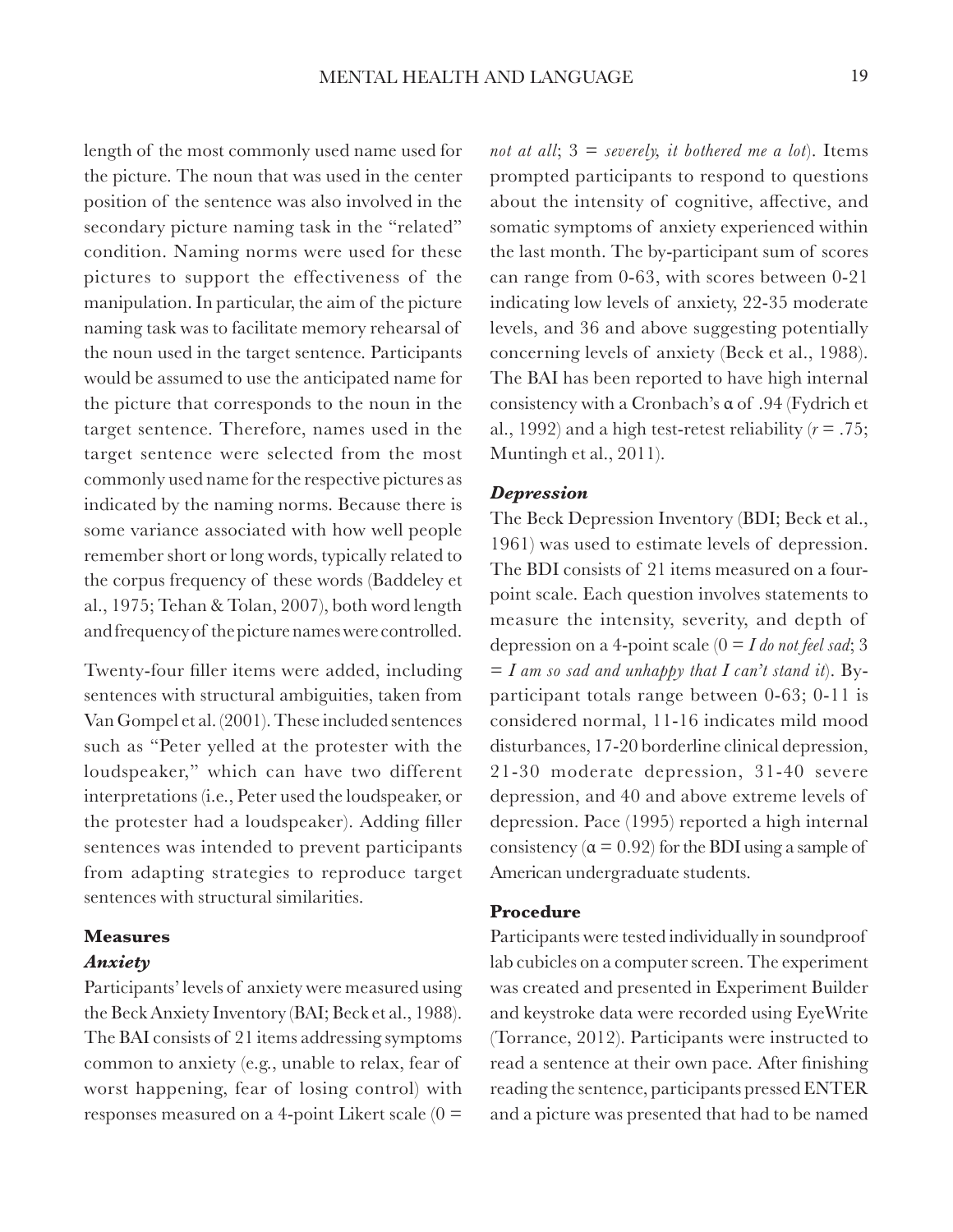using a headset. Finally, after finishing the naming task, participants had to write the sentence they read before on the computer keyboard. For that purpose, a text box appeared on the screen.

The experiment started with three practice items to familiarize the participant with the task. Each participant saw 6 blocks which each contained 8 trials, rendering a total of 48 trials per participant (24 items and 24 fillers). Trials were presented in a randomized order within and across blocks. Participants were offered short optional breaks after each block. After completion of the experiment, participants were asked to complete the BAI and BDI questionnaires presented in Qualtrics (Qualtrics, Provo, UT). The study took approximately 35 minutes to complete.

#### **Data Analysis**

Two dependent variables were operationalized as indicators of sentence-recall difficulty: (1) the number of correction operations (backspaces, deletions) during typing was used as an indicator of writing-process related recall difficulty; (2) the Levenshtein distance was calculated using the *R*  package stringdist (Van der Loo, 2014) as a measure of mistakes made in the final recalled sentence. The Levenshtein distance is a frequently used string metric from machine learning that measures the number of single-character edits (i.e., insertions, deletions, or substitutions) that are needed to change one string to the other: in this case, the produced sentence to the previously displayed sentence (Levenshtein, 1966). In other words, the Levenshtein distance indicates the inaccuracy or mistakes made in the recalled sentence that were not edited. The Levenshtein distances provides a gradual measure of inaccuracies with low values indicating minor mistakes, such as typographical errors, and large values indicating more severe

mistakes, such as word omissions or substitutions.

Outcome variables (i.e., the number of corrections and the Levenshtein-distance) were modelled through generalized mixed-effects models using the *R* package glmmTMB (Brooks et al., 2017). Models were fitted using a zero-inflated Poisson distribution (Lee & Wagenmakers, 2014). This was important to capture properties of the distribution of both outcome variables: the outcome variables were discrete count data, followed an exponential function, and showed a relatively large number of zero observations. Model predictors were the main effects of subject noun phrase(s) (i.e., conjoined, simple), N2 (i.e., related, unrelated), BAI and BDI scores, and all two-way interactions and three-way interactions of each BDI and BAI with subject noun phrase and N2 name. Continuous predictors were standardized, and categorical predictors were centered (sum-coded) to estimate the effect magnitudes and to reduce collinearity between predictor variables. Centering predictor variables has two advantages over standard treatment contrasts (see Schad et al., 2020): (1) multicollinearity between predictors is reduced; (2) main effects can be interpreted independently of other predictors. Random intercepts were included for participants and items with by-participant and by-item random slope adjustments for subject noun phrase and N2 (Barr et al., 2013; Bates et al., 2015).

All analyses were completed in R. Both data and scripts, in R-markdown format, are available at the OSF (https://osf.io/aemcu/).

#### **Results**

Firstly, the BDI and BAI scores were tested for internal consistency. Reliability coefficients were established using McDonald's (Dunn et al., 2014). McDonald's omega is a reliability coefficient, similar to Cronbach's alpha, that takes into account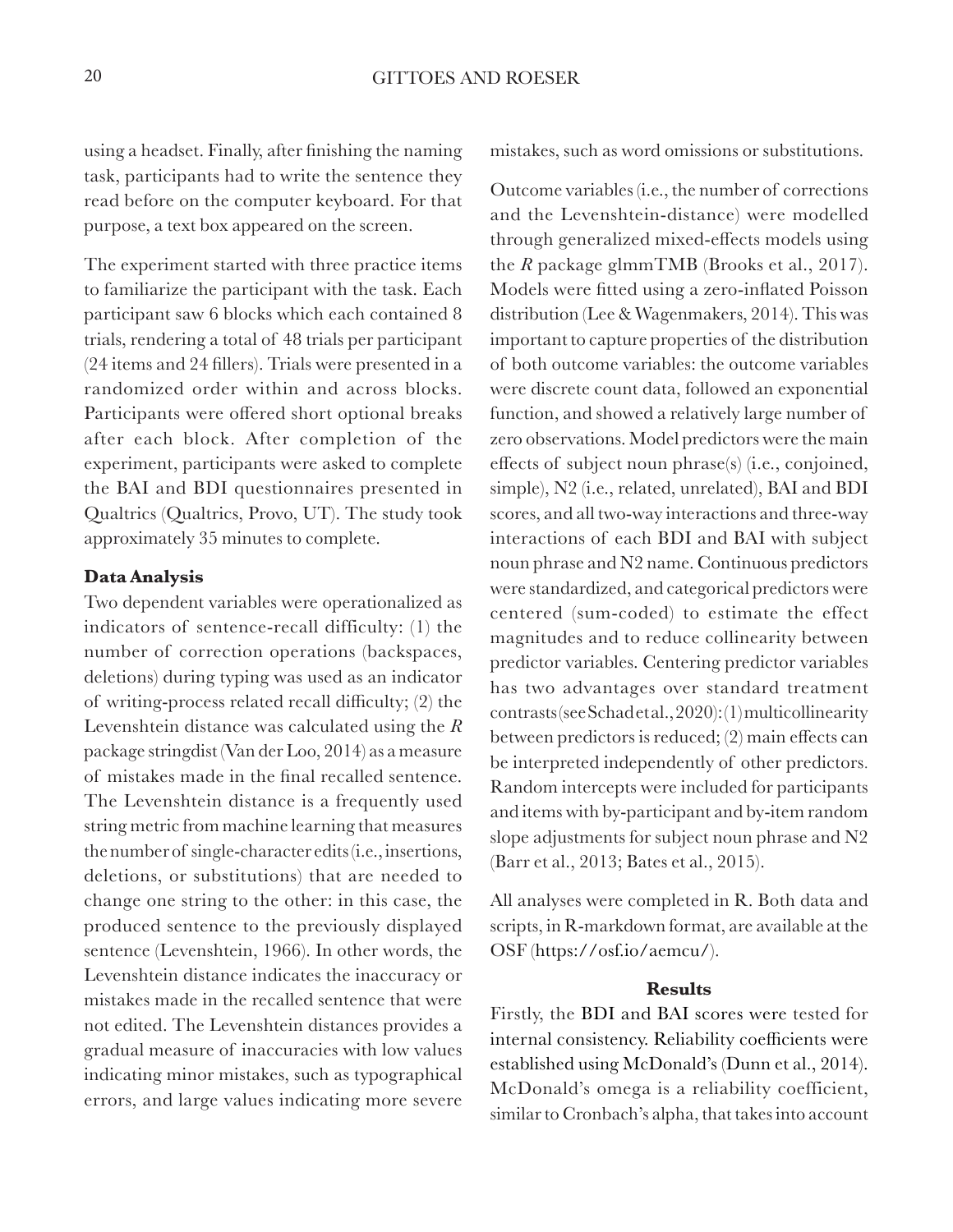the strength of association between items (Dunn et al., 2014). High internal consistency was found for both the BAI =  $0.93$ ,  $95\%$  CI [ $0.9 - 0.95$ ] and the BDI = 0.9, 95% CI [0.86–0.93]). By-participant sums were obtained for all items of the BDI (median  $= 30, IQR = 12.25$  and the BAI (median  $= 33.5$ , *IQR* = 18). Kendall's rank correlation showed evidence for a moderate positive correlation for the BAI and BDI =  $0.47$ ,  $95\%$  CI [ $0.34-0.61$ ]).

A descriptive summary of the number of correction operations during writing and the number of mistakes in the final sentence can be found in Table 1.

### **Table 1**

*Descriptive Overview of the Number of Correction Operations and Recall Mistakes (Measured as Levenshtein Distance Between Target Sentence and Recalled Sentence)*

|                |                | Correction operations |      |                | Recall mistakes |       |      |                |     |               |
|----------------|----------------|-----------------------|------|----------------|-----------------|-------|------|----------------|-----|---------------|
| Subject phrase | N <sub>2</sub> | M                     | SD   | IQR            | Max             | $\,M$ | SD   | IQR            | Max | $\mathcal{N}$ |
| conjoined      | related        | 3.96                  | 3.96 | 5              | 22              | 2.6   | 5.51 | $\mathcal{P}$  | 37  | 383           |
| conjoined      | unrelated      | 4.81                  | 4.81 | 5              | 38              | 4.88  | 8.37 | 6              | 48  | 384           |
| simple         | related        | 3.67                  | 3.67 | $\overline{4}$ | 23              | 2.01  | 4.33 | $\overline{2}$ | 35  | 384           |
| simple         | unrelated      | 4.61                  | 4.61 | 5              | 29              | 4.41  | 7.61 | 5              | 40  | 383           |

*Note.*  $M =$  mean;  $SD =$  standard deviation;  $IQR =$  interquartile range;  $N =$  number of observations

Results are summarized in Table 2. A main effect of BAI on the correction rate  $(p = 0.015)$  was found with a ratio smaller than 1; this effect indicates that overall, individuals with a higher anxiety score showed less text editing while recalling the target sentence. For the recall accuracy, results showed a main effect of N2 ( $p = 0.006$ ) depicting fewer mistakes in the recalled sentence when the picture used in the secondary naming task was related to the noun in the second position of the target sentence. Further, for the correction rate, a twoway interaction was observed between subject noun phrase and N2 ( $p < 0.001$ ). Pairwise comparisons with Tukey's correction showed a lower correction rate for nouns related to the naming task than for unrelated nouns, but only when the sentence started with a simple phrase  $(=$ 0.78, 95% CI  $[0.65 - 0.92]$ ,  $p = 0.004$ ), not when the sentence started with a conjoined subject noun phrase ( $= 0.99, 95\%$  CI [0.84 - 1.17],  $p = 0.91$ ).

Importantly, three statistically significant threeway interactions were found: the factors subject noun phrase and N2 affected (1) the correction rate as a function of anxiety scores ( $p = 0.006$ ), and both the recall mistakes as a function of (2) anxiety scores ( $p < 0.001$ ) and (3) depression scores ( $p <$ 0.001).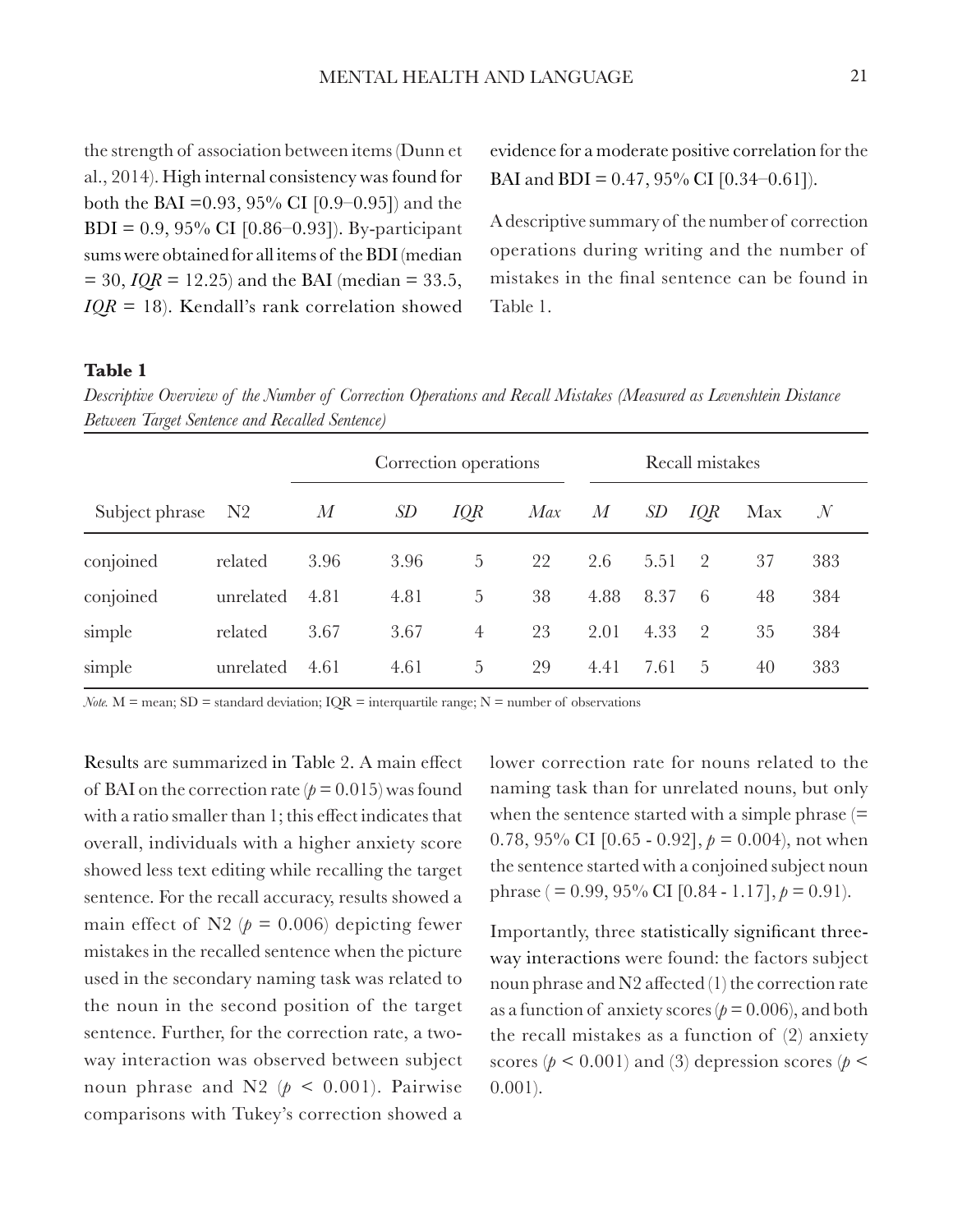## 22 GITTOES AND ROESER

## **Table 2**

*Results of the Generalized Linear Mixed-Effects Model Analysis for Correction Rate (Number of Correction Operations) and Recall Accuracy (Difference Between Produced Sentence and Target Sentence)*

|                                             |                             | Correction operations |            | Recall mistakes                    |               |            |  |
|---------------------------------------------|-----------------------------|-----------------------|------------|------------------------------------|---------------|------------|--|
| Predictors                                  | Rate ratio( $\hat{\beta}$ ) | $95\%$ CI             | $p$ -value | Rate ratio( $\hat{\beta}$ ) 95% CI |               | $p$ -value |  |
| Main effects                                |                             |                       |            |                                    |               |            |  |
| Subject phrase                              | 1.05                        | $0.84 - 1.27$         | 0.639      | 1.02                               | $0.76 - 1.29$ | .853       |  |
| N <sub>2</sub>                              | 0.88                        | $0.74 - 1.01$         | 0.096      | 0.65                               | $.45-.85$     | 0.006      |  |
| <b>BAI</b> (anxiety)                        | 0.82                        | $0.69 - 0.95$         | 0.015      | 1.00                               | $0.8 - 1.21$  | 0.994      |  |
| <b>BDI</b> (depression)                     | 1.05                        | $0.88 - 1.21$         | 0.563      | 1.01                               | $0.82 - 1.21$ | 0.885      |  |
| Two-way interactions                        |                             |                       |            |                                    |               |            |  |
| Phrase x N2                                 | 1.28                        | $1.1 - 1.45$          | $0.001$    | 0.90                               | $0.76 - 1.03$ | 0.164      |  |
| Phrase x BAI                                | 1.06                        | $0.87 - 1.25$         | 0.516      | 0.89                               | $0.66 - 1.12$ | 0.37       |  |
| Phrase x BDI                                | 0.97                        | $0.8 - 1.14$          | 0.741      | 1.12                               | $0.85 - 1.39$ | .35        |  |
| $N2 \times BAI$                             | 0.97                        | $0.81 - 1.13$         | 0.679      | 1.02                               | $0.72 - 1.31$ | 0.911      |  |
| $N2 \times BDI$                             | 1.00                        | $0.83 - 1.17$         | 0.991      | 0.91                               | $0.66 - 1.16$ | 0.503      |  |
| Three-way interactions<br>Phrase x N2 x BAI | 1.30                        | $1.06 - 1.55$         | 0.006      | 0.60                               | $0.48 - 0.73$ | 0.001      |  |
| Phrase x N2 x BDI                           | 0.95                        | $0.77 - 1.12$         | 0.561      | 1.65                               | $1.34 - 1.94$ | 0.001      |  |

*Note.* Subject phrase was dummy coded to render the additional difficulty for conjoined phrases as opposed to simple phrases; N2 was dummy coded to render the advantage for related pictures as opposed to unrelated pictures seen in the secondary task. Results are presented for all main effects and interactions. Presented values indicate the rate-ratio (i.e., change in the outcome variable) where a value of 1 indicates the absence of change, values smaller than 1 indicate a reduced change, and values larger than 1 indicate a positive change.

Overall, these interactions indicate that the impact of anxiety and depression on sentence recall depends on the linguistic configuration of the target sentence, in particular the ease of recalling the noun in the second position and whether it was part of the subject phrase of the sentence or not. This was found for both the recall process (editing) and the product (mistakes) in anxiety measures;

however, for depression this did not relate to editing throughout the recall process but only affected the number of mistakes in the final text. These results are illustrated in Figure 2 for the modelled correction rate and the recall mistakes. Shown are the rate-ratio changes (y-axis) on BAI and BDI scores (x-axis) displayed for each condition separately. The rate-ratio indicates how many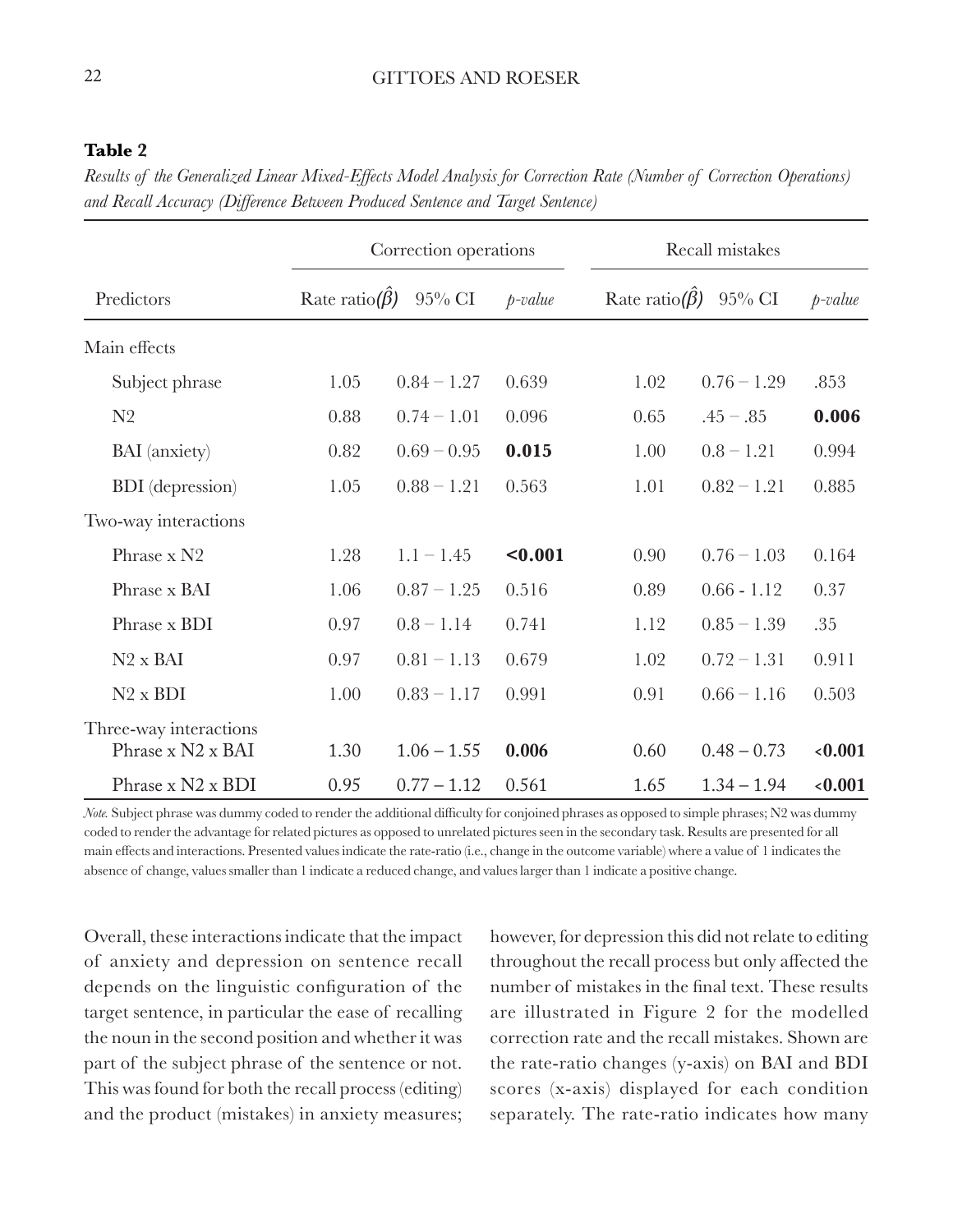times a score on the outcome variable is larger for individuals with higher BDI / BAI scores. For example, a rate ratio of 1 indicates no change and a rate ratio of 2 indicates that for every increase of 1 on the BDI / BAI scale, the outcome score is two times larger, indicating a positive effect. Scores lower than 1 indicate a reduced effect.

Three-way interactions were inspected in nested contrasts with Tukey's correction for multiple comparisons. Nested differences will be addressed in the order shown in Figure 2. First, as visualized in Figure 2A, participants with anxiety scores of 1 SD below sample average showed significantly more editing throughout recall than participants with anxiety scores of 1 SD above sample average, but only for target sentences that started with a simple noun and matched the picture name used in the secondary naming task  $(= 1.85, 95\% \text{ CI}$  [1.2 -2.86],  $p = 0.01$ ; all other conditions were nonsignificant ( $p > 0.05$ ). In other words, participants with higher anxiety levels showed a tendency to refrain from editing during recall; this resulted in more editing when the sentence started with a conjoined phrase compared to a simple phrase in which the second noun matched the picture seen in the naming task ( $= 1.44$ , 95% CI [1.05 - 1.96],  $p =$ 0.022) with no difference for unrelated picture  $(p > 0.022)$ 0.05) and less editing when the sentence started with a simple phrase and included a noun that was related to the picture name compared to an unrelated picture name ( $= 0.66, 95\%$  CI [0.5 -

#### **Figure 2**

*Modelled Rate-Ratio Changes for Number of Corrections and Mistake-Rate in the Recalled Sentence (Measured as Levenshtein Distance)*



*Note.* Effects are shown for the scaled BAI (anxiety) and BDI (depression) scores. Ribbons show 95% CIs.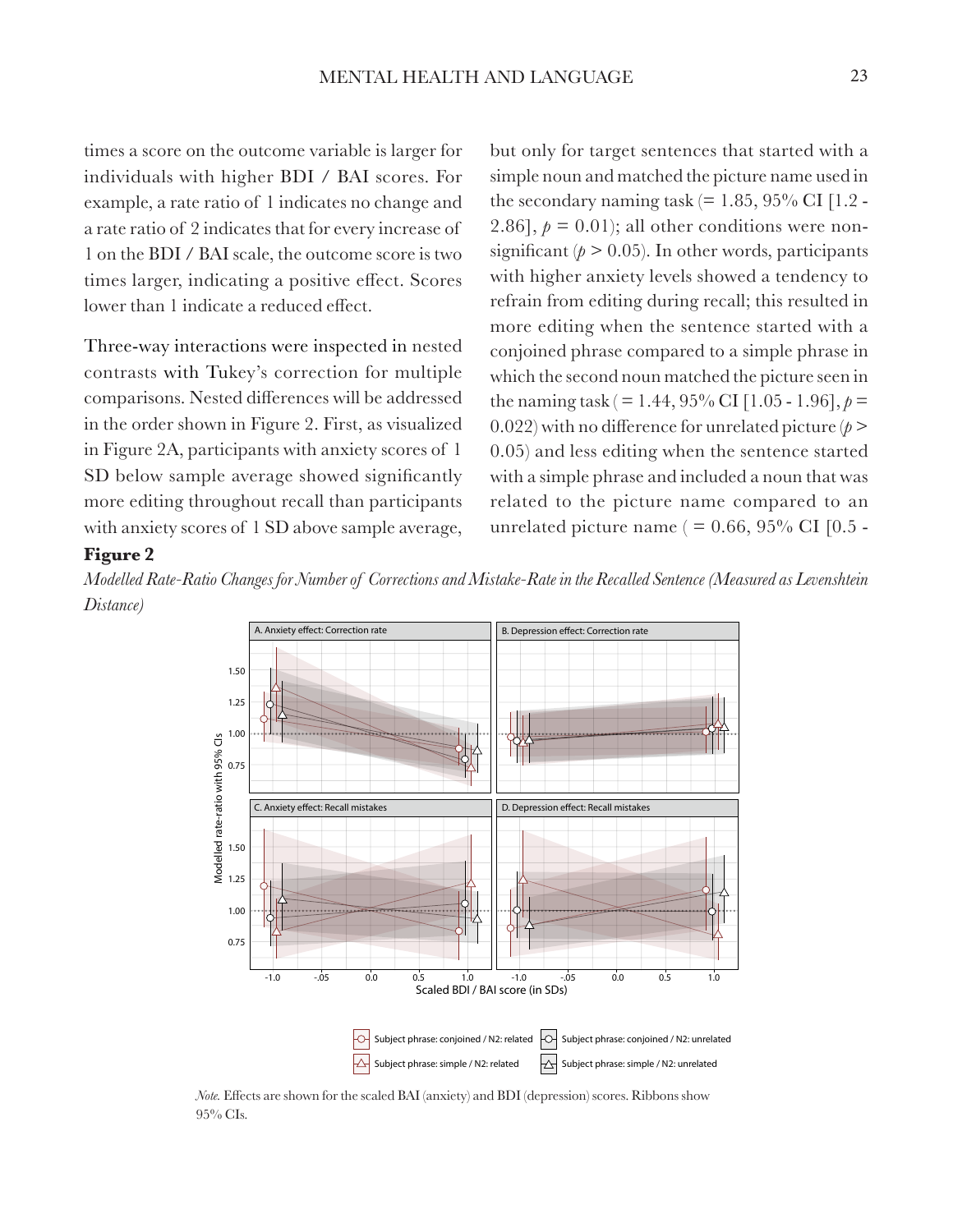0.86],  $p = 0.003$  and no difference for sentences that started with a conjoined phrase  $(p > 0.05)$ . It was observed that anxiety interacted with linguistic factors, impacting the frequency of editing during the recall process. This effect was absent for depression, as shown in Figure 2B, which suggests that depression did not impact how participants recall sentences.

Anxiety levels, but not depression levels, impacted editing behavior. Higher scores on both trait scales, however, changed the number of mistakes made in the recalled sentence (i.e., mistakes that were not edited). For participants with anxiety scores of 1 SD above sample average, fewer mistakes were found for sentences in which the N2 noun related to the picture seen in the naming task compared to unrelated pictures for sentences starting with a conjoined phrase ( = 0.49, 95% CI [0.31 - 0.77], *p*  $= 0.002$ ; the same effect was observed for participants with an anxiety score of 1 SD below sample average for sentences starting with a simple phrase (=  $0.53$ ,  $95\%$  CI [0.34 - 0.82],  $p = 0.004$ ). No other contrasts were statistically significant. This effect is shown in Figure 2C. Figure 2D shows that this pattern observed for anxiety was reversed for depression scores: participants with depression scores that were 1 SD below sample average showed fewer mistakes after seeing a picture related to N2 for sentences that started with a conjoined phrase  $(= 0.53, 95\% \text{ CI} [0.34 - 0.81], p = 0.004)$ , while participants with depression scores of 1 SD above sample average showed the same effect when the sentence started with a simple phrase  $(= 0.49, 95\%$ CI  $[0.32 - 0.75]$ ,  $p = 0.001$ ). No other contrasts were statistically significant.

This last result suggests that recall involved some linguistic grouping of the first phrase in the sentence and the second/last phrase; whether or not this grouping facilitated recall differed across participants with anxiety and depression. Participants with higher anxiety scores in particular benefitted from lexical match only when the facilitated noun was part of the subject (e.g., "chair" in *Tania and the chair moved...*), but not when the facilitated noun was in the last phrase of the sentence (e.g., *... above the chair and the donkey*). This was the reverse for depression: participants with higher depression scores benefitted from lexical match when N2 was in the last phrase of the target sentence but not when it was in the first phrase.

#### **Discussion**

The present study aimed to examine the effects of anxiety and depression on people's ability to recall a sentence. It was hypothesized that both disorders would differently impact language processing. Anxiety was hypothesized to impact people's ability to comprehend sentences and thus impact the accuracy of the recalled sentence. However, no difficulty during the recall process (i.e., during writing) was anticipated. For depression, problems with the execution of writing were predicted. Specifically, this issue originates from difficulty with language encoding rather than a poorly decoded sentence.

The study found that individuals with increased levels of anxiety showed a lower correction rate but there was no evidence of an inhibited ability to recall the sentence. This, however, was observed for individuals with increased levels of depression who displayed a reduced ability to recall the stimulus correctly but conveyed no evidence of difficulty during the production process. The current findings are in line with the hypothesis that anxiety and depression differently impact language processing. However, the effect of each disorder on language processing contrasts with the existing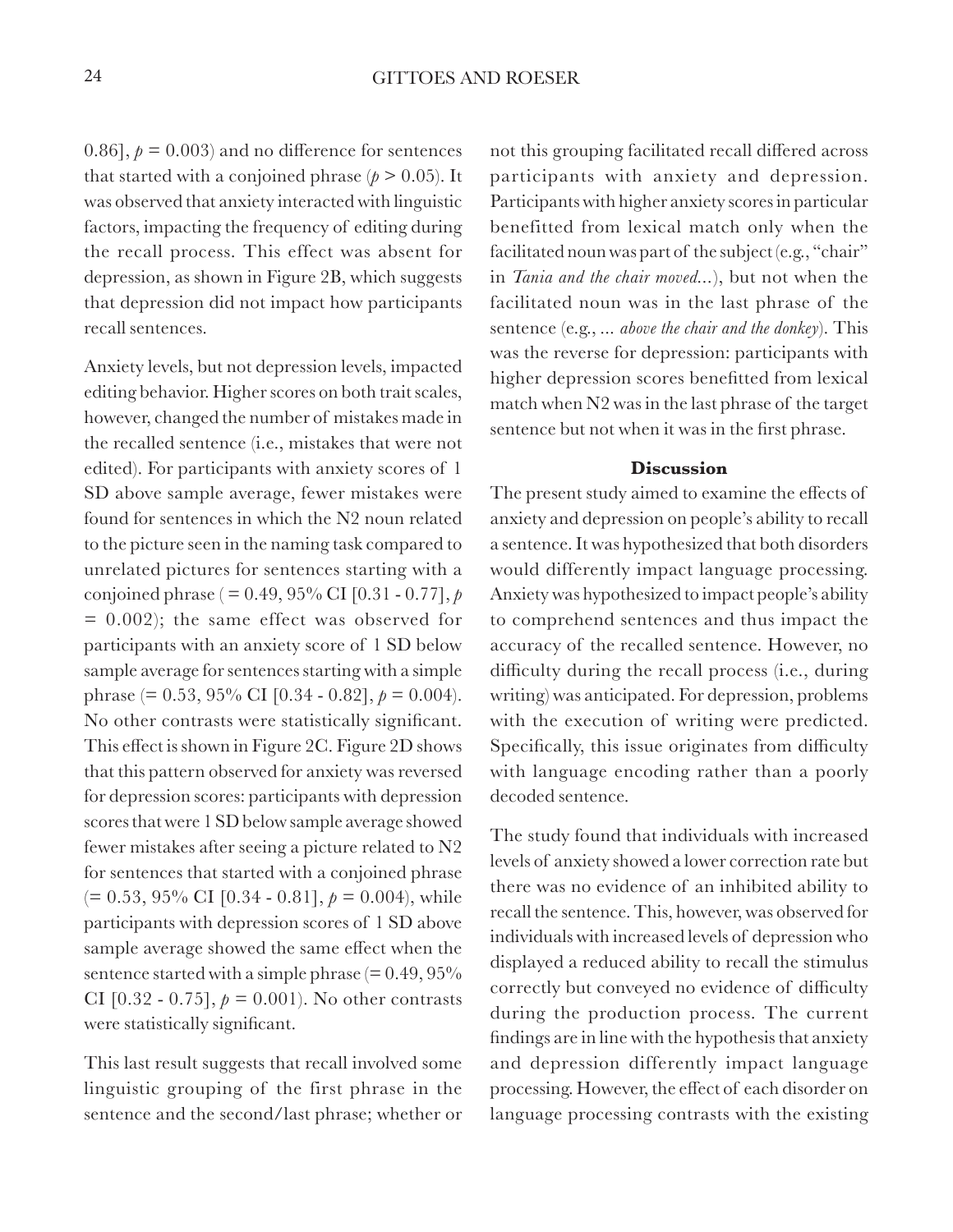literature. These conflicting results will be addressed in the remainder of the discussion followed by possible explanations of how, based on the current findings, anxiety and depression impact language processing.

Results showed that depression decreased recall accuracy but did not affect the writing process. This is in contrast with existing research that predicts execution errors but not necessarily a reduced sentence recall (Abas et al., 1990; De Lissynder et al., 2010; Mundt et al., 2007). Production errors were predicted based on deficits resulting from an impairment (Austin et al., 2001) or a limitation of cognitive resources (Cohen et al., 2014). The results of the current study show that this is not the case for sentence recall. More text editing or links to the lexical and syntactic manipulation were not observed for individuals with higher levels of depression. The reduced recall accuracy observed for individuals with higher levels of depression can be attributed to a limited working-memory capacity (Rose & Ehmeier, 2006). This is supported by the lower accuracy when the secondary naming task involved the naming of a picture depicting one of the sentence items. The overlap in meaning may have caused similarity-based interference in verbal working memory (e.g., Oberauer & Lange, 2008) and thus reduced sentence-recall accuracy. In other words, when participants were asked to name a picture that shows an item used in the target sentence, the similarity of their names reduced the memory trace of the sentence item, causing difficulty during memory retrieval. As lower recall was observed only when the critical sentence item was part of the first syntactic phrase, trace decay over time may have had a combined effect with memory interference. However, it must be noted that these explanations are merely post-hoc. Explanations discussed could be considered in

future research to clarify the impact of depression on sentence recall or, alternatively, memory. Memory impairments have often been reported by individuals suffering from symptoms of depression and have in fact impaired participants' recall ability in previous experiments (Schweizer et al., 2018).

There are two differences that might explain the contrast between the current results and existing research (e.g., De Lissynder et al., 2010; Mundt et al., 2007). First, participants in the present study did not have to create sentences on a semantic level but rather had to buffer meaning in memory. In other words, the task is taxing on memory because sentences had to be encoded from a conceptual representation of meaning but did not involve the generation of meaning. Second, writing execution deficits in depression might only arise in extreme levels of depression (Vilgis et al., 2015). Vilgis et al. (2015) emphasized that differences in neuropsychological functioning depend on the severity of experienced depression, although the authors also highlighted a lack of consistency within related research. The present sample did not show extreme levels of depression, which might explain the absence of effects on writing execution. An interesting avenue for future research might be to directly test whether the inhibition of the production execution process in individuals with depression is based on difficulty to create meaning in combination with memory limitations. This may provide useful insight into the effects of mental health disorders on language processing and its interaction with memory retrieval, particularly among individuals with clinical levels of depression.

There was no evidence found to suggest that individuals with anxiety show a reduced sentence comprehension ability. This would have been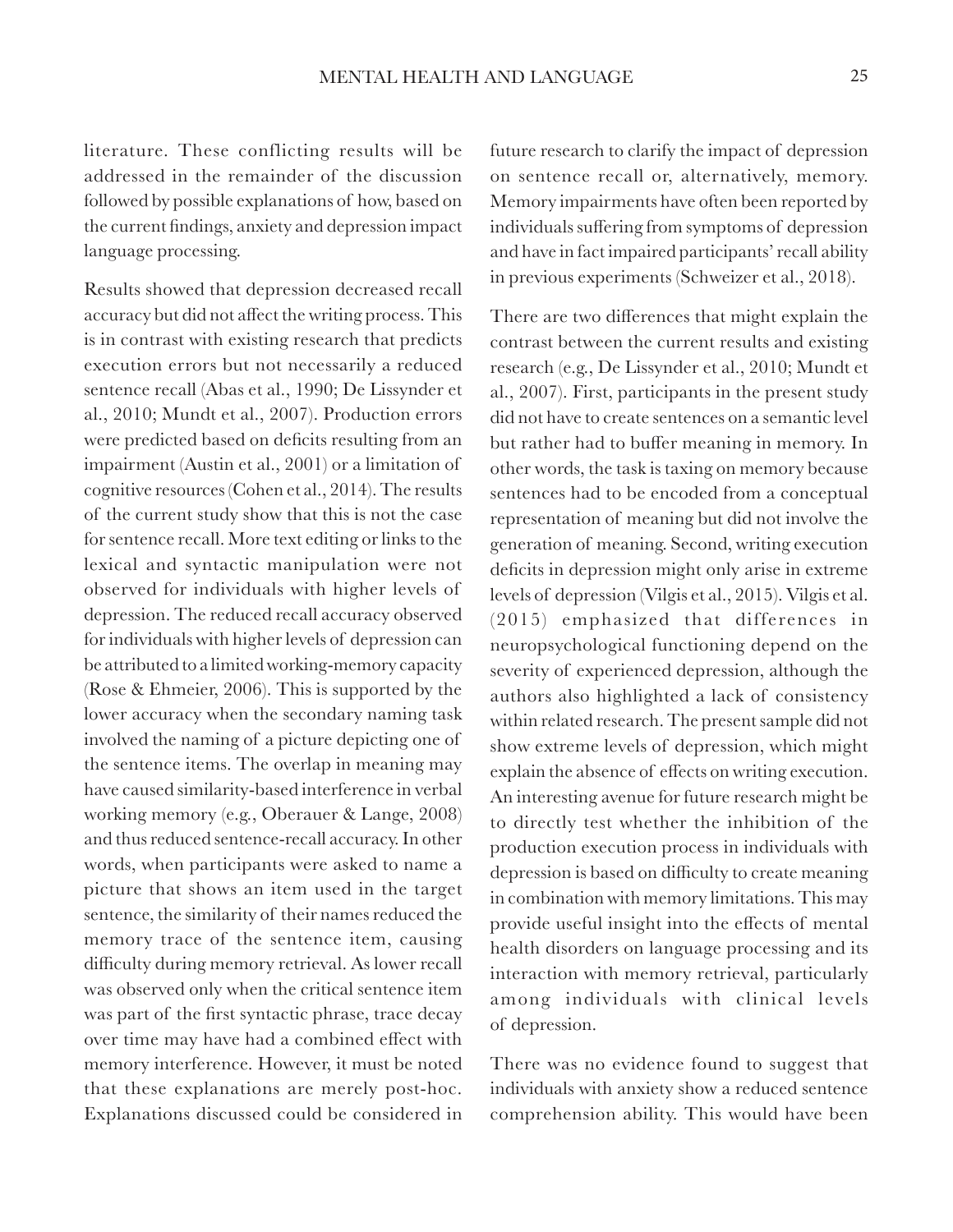reflected in a lower recall accuracy. Instead, there was an unexpected observation that higher anxiety levels resulted in less editing during sentence recall with no impact on the accuracy of the recalled sentence. Little is currently known about the effects of anxiety on language processing; therefore, any post-hoc explanation needs to be taken cautiously. At least for simple stimulus sentences, the present finding conflicts with the idea that high levels of anxiety lead to a superficial comprehension (Wilson et al., 2006). A possible explanation for this recall advantage is that anxiety disorders can result in high alertness (Pacheco-Unguetti et al., 2009). Higher levels of anxiety may therefore increase attention to the decoding of the stimulus sentence, memory rehearsal, and a more careful writing execution.

In contrast, individuals with lower levels of anxiety showed more text editing depending on the linguistic manipulation. More editing was found for sentences in which the picture naming task involved a name similar to the second item in the target sentence when that item was not part of the subject phrase. A possible explanation for this finding is the following: the recall process seems to be subject to memory interference depending on the syntactic position of the item. As text editing was highest for sentences in which the critical item was not part of the subject phrase, one explanation is that memory interference was strongest when lexical recall had to happen in parallel with writing execution rather than prior to writing onset (see Martin et al., 2014; Roeser et al., 2019; Swets et al., 2014).

An alternative explanation for the increased number of mistakes presented among participants exhibiting higher levels of depression and lower levels of anxiety could be a motivational impairment. Various research studies convey an association between depression and core deficits in motivation (Cléry-Melin et al., 2011; Scheurich et al., 2008; Moritz et al., 2017). Anxiety has been known to impair processing abilities but not necessarily performance (Eysenck, 1979). Nevertheless, if motivation was an influencing factor in the present study, then a larger number of mistakes overall would be displayed. This was not the case. Although a larger number of mistakes associated with both anxiety and depression were found, this was dependent on the syntactic configuration of the target sentence (i.e., whether the conjoined phrase was sentence-initial or final) and was reversed across individuals with higher levels of anxiety and depression. Due to these differences, the present findings cannot be explained on grounds of motivation alone.

There is one important limitation to the current results. Different effects for anxiety and depression on language processing were hypothesized, and these effects have been discussed independently. However, these two mental health disorders show stark comorbidity (Hirschfield, 2001; Moffitt et al., 2007), share overlapping symptoms (APA, 2013), and have a similar psychopathology (Zbozinek et al., 2012). Therefore, it is difficult to draw conclusions about anxiety or depression that are not influenced by the other. The results of this study support the idea that anxiety and depression have different effects on language processing and can, to some extent, be considered independently. Future research focusing on the effects of anxiety and depression on cognitive domains may want to categorize their sample into individuals with anxiety, individuals with depression, and individuals with a high extent of comorbidity. This might help to distinguish between effects that are more general in nature and effects that are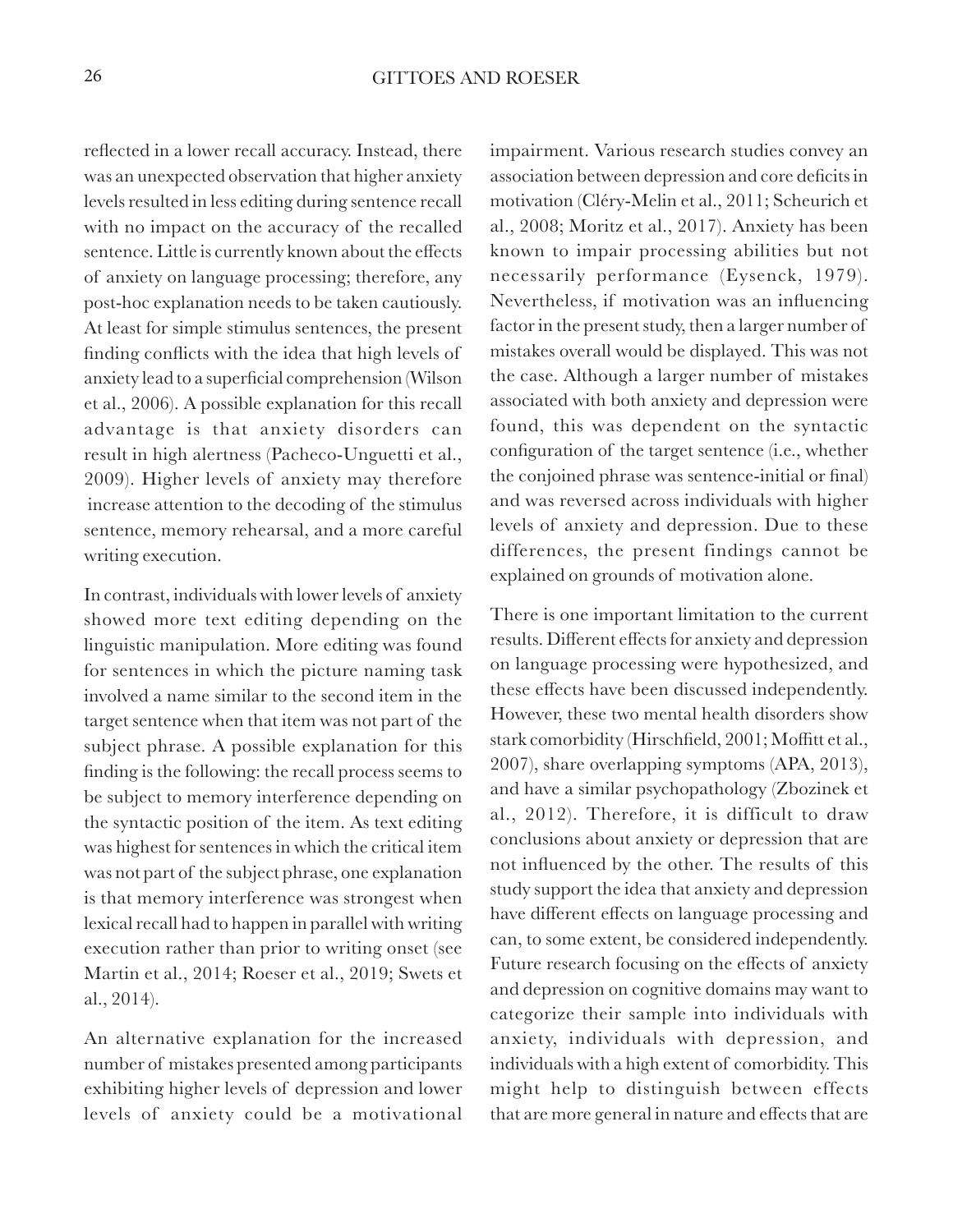specific to either anxiety or depression. It was outside the scope of the current study to distinguish comorbidity samples.

Another possible limitation to the current study is the use of the BAI and BDI psychometric tools. Both have received criticism over the years due to the measurement of overlapping symptoms (Lovibond & Lovibond, 1995; Muntingh et al., 2011; Richter et al., 1998; Ruscio & Ruscio, 2002). However, the high levels of comorbidity between anxiety and depression, as reported in the introduction, are well established (Airaksinen et al., 2004; Hirschfield, 2001; Moffitt et al., 2007). Therefore, tools measuring anxiety and depression levels may generally experience difficulty in distinguishing symptoms that are present across both disorders, such as concentration and processing impairments (Eysenck & Fajkowska, 2018; Zbozinek et al., 2012). While this is a notable limitation to the BAI and BDI tools, this did not impact the present findings as different outcomes were discovered for anxiety and depression overall. Each disorder had distinct effects on sentence recall in the current study. Model diagnostics, particularly the variance inflation factor, also showed that neither the BAI or BDI were subject to multicollinearity violations. Nonetheless, this study did not group participants separately according to the presence of anxiety and/or depression, as scores were alternatively considered as continuous. Future research may benefit from researching anxiety and depression as separate entities and from addressing different populations. Because the present study involved undergraduate students, the findings may not be applicable to other populations such as children or seniors. Future research will determine the cognitive mechanism that underlies these findings and is impacted by mental health factors, while contributing towards knowledge on the

impact of mental health on cognitive functions and in particular, linguistic processes.

The present findings suggest that anxiety and depression impact linguistic factors involved in sentence recall in different ways. This is important because this finding has real-world implications for how individuals with mental health problems should be supported in, for example, educational and professional contexts. Particularly situations that they would otherwise be systematically disadvantaged in, such as exams, presentations, job interviews and even social fulfilment. Developing an understanding of how anxiety and depression impact linguistic processes is an important step to support these individuals in contexts where comprehending and recalling language is fundamentally important. Accordingly, modifications and adjustments could be tailored to this population to improve outcomes across various contexts, thereby enhancing life satisfaction. Enhanced awareness of the potential linguistic struggles that individuals with anxiety and depression face could be addressed using practical adjustments in order to reduce stress and improve outcomes for such individuals, e.g., extra time in exams or altering interview conditions and questions.

#### **Conclusion**

The present study explored the impact of anxiety and depression on people's ability to process language. Results show that anxiety and depression affect language processing in different ways. Higher levels of depression impaired recall accuracy, but higher anxiety levels did not. Existing literature suggests that anxiety impacts language comprehension while depression influences language production. In contrast with this view, the present findings show that production was only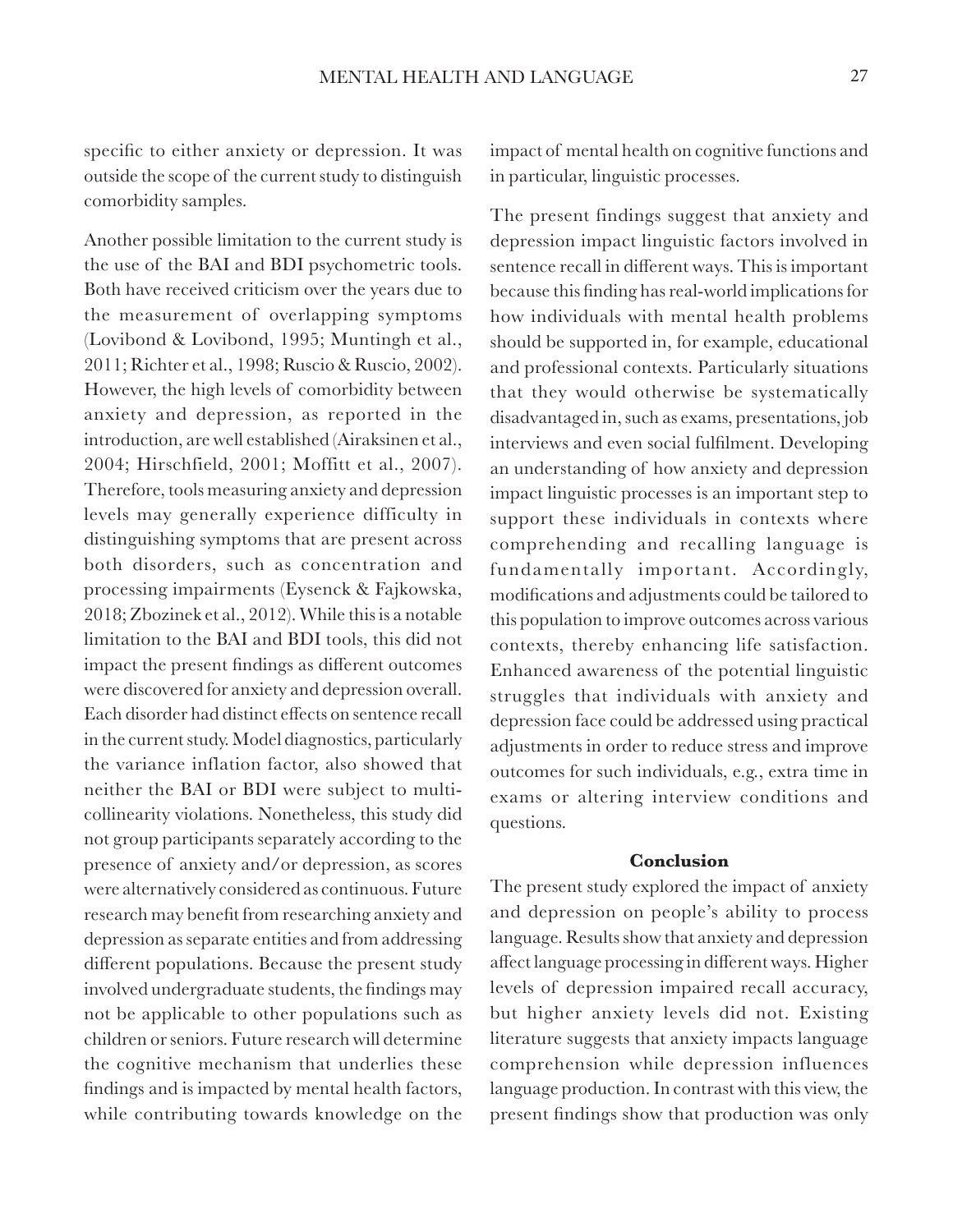impaired by lower levels of anxiety. The accuracy of the sentence recalled, however, was a function of anxiety levels, depression levels, and the linguistic properties of a sentence. The reduced recall accuracy in individuals with higher levels of depression was attributed to working-memory limitations. As for individuals with higher levels of anxiety, reduced text editing during writing may be due to increased attention to the stimulus resulting from higher levels of alertness.

#### **References**

- Abas, M. A., Sahakian, B. J., & Levy, R. (1990). Neuropsychological deficits and CT scan changes in elderly depressives. *Psychological Medicine*, *20*(3), 507-520. https://doi. org/10.1017/S0033291700017025
- Airaksinen, E., Larsson, M., Lundberg, I., & Forsell, Y. (2004). Cognitive functions in depressive disorders: Evidence from a population-based study. *Psychological Medicine*, *34*, 83–91. https://doi.org/10.1017/S0033291703008559
- Akiyama, T., Koeda, M., Okubo, Y., & Kimura, M.(2018). Hypofunction of left dorsolateral prefrontal cortex in depression during verbal fluency task: A multi-channel nearinfrared spectroscopy study. *Journal of Affective Disorders*, *231*, 83-90. https://doi.org/10.1016/j.jad.2018.01.010
- American Psychiatric Association (2013). *Diagnostic and statistical manual of mental disorders (DSM-5®)*. American Psychiatric Pub.
- Austin, M. P., Mitchell, P., & Goodwin, G. M. (2001). Cognitive deficits in depression: possible implications for functional neuropathology. *The British Journal of Psychiatry*, *178*(3), 200-206. https://doi.org/10.1192/bjp.178.3.200
- Austin, M. P., Mitchell, P., Wilhelm, K., Parker, G., Hickie, I., Brodaty, H., & Hadzi-Pavlovic, D. (1999). Cognitive function in depression: A distinct pattern of frontal impairment in melancholia? *Psychological Medicine*, *29*(1), 73-85. https://doi. org/10.1017/S0033291798007788
- Baddeley, A. D., Thomson, N., & Buchanan, M. (1975). Word length and the structure of short-term memory. *Journal of Verbal Learning and Verbal Behavior, 14*(6), 575-589. https:// doi.org/10.1016/S0022-5371(75)80045-4
- Bandelow, B., & Michaelis, S. (2015).
- Epidemiology of anxiety disorders in the 21st century. *Dialogues in Clinical Neuroscience*, *17*(3), 327. https://doi.org/10.31887/ DCNS.2015.17.3/bbandelow
- Barch, D. M., Pagliaccio, D., Luking, K., Moran, E. K., & Culbreth, A. J. (2019). Pathways to motivational impairments in psychopathology: Common versus unique

elements across domains. *Emotion in the Mind and Body*, 121-160. https://doi.org/10.1007/978-3-030-27473-3\_5

- Barr, D. J., Levy, R., Scheepers, C., & Tily, H. J. (2013). Random effects structure for confirmatory hypothesis testing: Keep it maximal. *Journal of Memory and Language*, *68*(3), 255–278. https://doi.org/10.1016/j.jml.2012.11.001
- Bates, D. M., Kliegl, R., Vasishth, S., & Baayen, R. H. (2015). Parsimonious mixed models. arXiv:1506.04967.
- Beats, B. C., Sahakian, B. J., & Levy, R. (1996). Cognitive performance in tests sensitive to frontal lobe dysfunction in the elderly depressed. *Psychological Medicine, 26*(3), 591-603. https://doi.org/10.1017/S0033291700035662
- Beck, A. T., Epstein, N., Brown, G., & Steer, R. A. (1988). An inventory for measuring clinical anxiety: Psychometric properties. *Journal of Consulting and Clinical Psychology*, *56*, 893-897. https://doi.org/10.1037/0022-006X.56.6.893
- Beck, A. T., Ward, C. H., Mendelson, M., Mock, J., & Erbaugh, J. (1961). An inventory for measuring depression. *Archives of General Psychiatry*, *4*(6), 561-571. https://doi. org/10.1001/archpsyc.1961.01710120031004
- Beck, D. A., Koenig, H. G., & Beck, J. S. (1998). Depression. *Clinics in Geriatric Medicine*, *14*(4), 765-786.
- Bennabi, D., Vandel, P., Papaxanthis, C., Pozzo, T., & Haffen, E. (2013). Psychomotor retardation in depression: A systematic review of diagnostic, pathophysiologic, and therapeutic implications. *BioMed Research International*, *2013*, 58746. https://doi.org/10.1155/2013/158746
- Bradley, B. P., Mogg, K., & Millar, N. H. (2000). Covert and overt orienting of attention to emotional faces in anxiety. Cognition & Emotion, 14(6), 789-808. https://doi. org/10.1080/02699930050156636
- Brooks, M. E., Kristensen, K., Van Benthem, K. J., Magnusson, A., Berg, C. W., Nielsen, A., & Bolker, B. M. (2017). glmmTMB balances speed and flexibility among packages for zero-inflated generalized linear mixed modeling. *The R Journal, 9*(2), 378-400. https://doi.org/10.3929/ethz-b-000240890
- Brown, R. G., Scott, L. C., Bench, C. J., & Dolan, R. J. (1994). Cognitive function in depression: its relationship to the presence and severity of intellectual decline. Psychological medicine, 24(4), 829-847. https://doi.org/10.1017/ S0033291700028932
- Buyukdura, J. S., McClintock, S. M., & Croarkin, P. E. (2011). Psychomotor retardation in depression: Biological underpinnings, measurement, and treatment. *Progress in Neuro-Psychopharmacology and Biological Psychiatry*, *35*(2), 395-409. https:// doi.org/10.1016/j.pnpbp.2010.10.019
- Christopher, G., & MacDonald, J. (2005). The impact of clinical depression on working memory. Cognitive neuropsychiatry, 10(5), 379-399. https://doi. org/10.1080/13546800444000128
- Cléry-Melin, M. L., Schmidt, L., Lafargue, G., Baup, N., Fossati, P., & Pessiglione, M. (2011). Why don't you try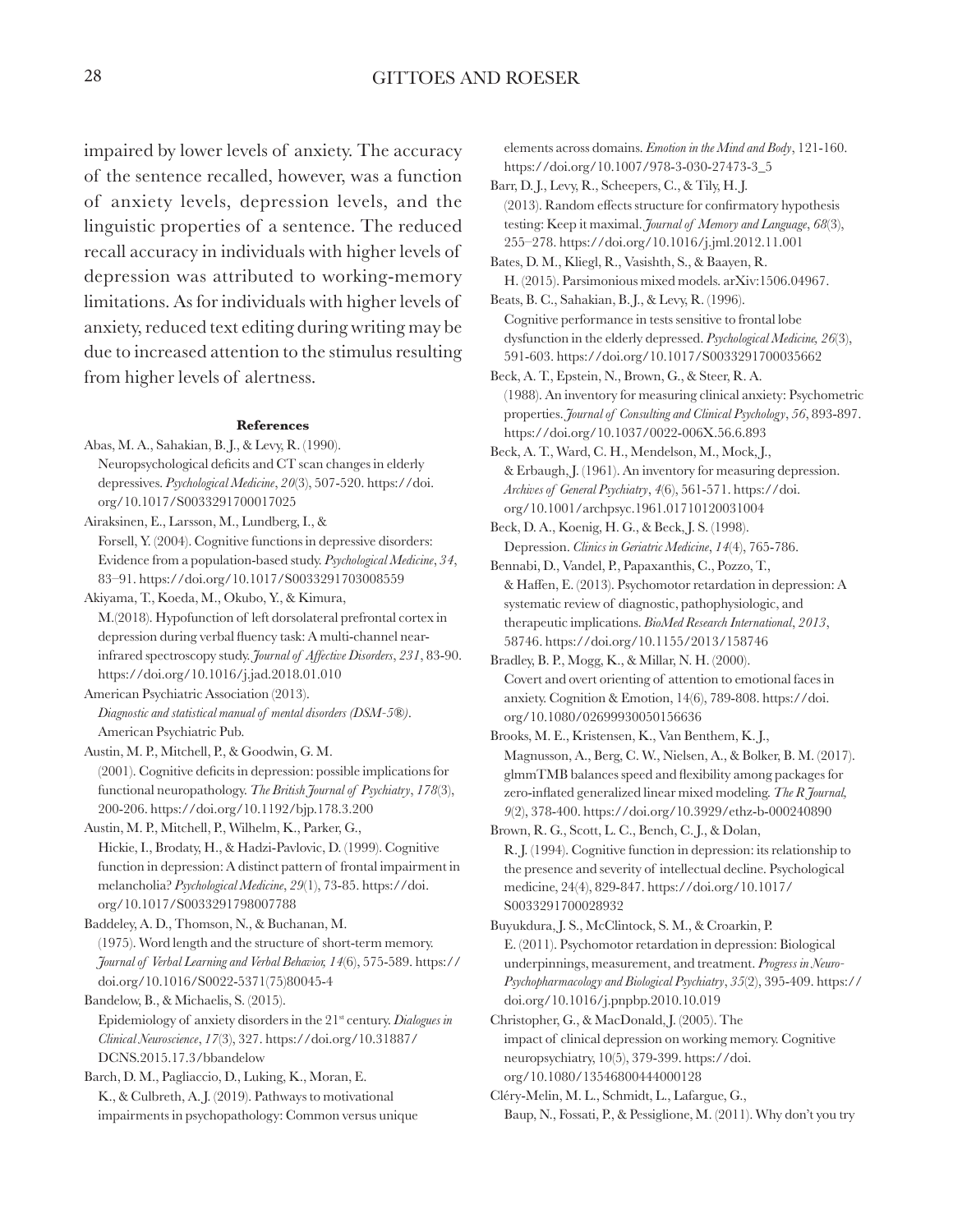harder? An investigation of effort production in major depression. *PloS One, 6*(8). https://doi.org/10.1371/journal.pone.0023178

Cogburn, M., Carter-Templeton, H., Horton, R., Toliver, T., & Platt, M. (2015). Attrition of medical students and nursing students with anxiety and depression: A systematic review. *Annals of Behavioral Science and Medical Education*, *21*(1), 30-37. https://doi.org/10.1007/BF03355306

Cohen, A. S., McGovern, J. E., Dinzeo, T. J., & Covington, M. A. (2014). Speech deficits in serious mental illness: A cognitive resource issue? *Schizophrenia Research*, *160*(1-3), 173-179. https://doi.org/10.1016/j.schres.2014.10.032

Cohen, R. M., Weingartner, H., Smallberg, S. A., Pickar, D., & Murphy, D. L. (1982). Effort and cognition in depression. *Archives of General Psychiatry*, *39*(5), 593-597. https:// doi.org/10.1001/archpsyc.1982.04290050061012

Degl'Innocenti, A., Ågren, H., & Bäckman, L. (1998). Executive deficits in major depression. *Acta Psychiatrica Scandinavica*, *97*(3), 182-188. https://doi. org/10.1111/j.1600-0447.1998.tb09985.x

De Lissnyder, E., Koster, E. H., Derakshan, N., & De Raedt, R. (2010). The association between depressive symptoms and executive control impairments in response to emotional and non-emotional information. *Cognition and Emotion*, *24*(2), 264-280. https://doi.org/10.1080/02699930903378354

Demyttenaere, K., Bruffaerts, R., Posada-Villa, J., Gasquet, I., Kovess, V., Lepine, J. P., Angermeyer, M. C., Bernert, S., De Girolamo, G., Morosini, P., & Polidori, G. (2004). Prevalence, severity, and unmet need for treatment of mental disorders in the World Health Organization World Mental Health Surveys. *Jama*, *291*(21), 2581-2590.

Derakshan, N. & Eysenck, M. W. (2009). Anxiety, processing efficiency, and cognitive performance: New developments from attentional control theory. *European Psychologist*, *14*(2), 168-176. https://doi.org/10.1027/1016-9040.14.2.168

Derouesné, C., Dealberto, M. J., Boyer, P., Lubin, S., Sauron, B., Piette, F., Kohler, F., & Alpérovitch, A. (1993). Empirical evaluation of the 'Cognitive Difficulties Scale' for assessment of memory complaints in general practice: A study of 1628 cognitively normal subjects aged 45–75 years. *International Journal of Geriatric Psychiatry*, *8*(7), 599-607. https://doi. org/10.1002/gps.930080712

Diamond, B. J., Johnson, S. K., Kaufman, M., &

Graves, L. (2008). Relationships between information processing, depression, fatigue and cognition in multiple sclerosis. *Archives of clinical neuropsychology*, *23*(2), 189-199. https://doi.org/10.1016/j. acn.2007.10.002

Dillon, D. G., & Pizzagalli, D. A. (2018).

Mechanisms of memory disruption in depression. *Trends in Neurosciences*, *41*(3), 137-149. https://doi.org/10.1016/j. tins.2017.12.006

Dunn, T. J., Baguley, T., & Brunsden, V. (2014). From alpha to omega: A practical solution to the pervasive problem of internal consistency estimation. *British Journal of Psychology*, *105*(3), 399–412. https://doi.org/10.1111/bjop.12046

Duque, A., & Vázquez, C. (2015). Double attention bias for positive and negative emotional faces in clinical depression: Evidence from an eye-tracking study. *Journal of Behavior Therapy and Experimental Psychiatry*, *46*, 107-114. https:// doi.org/10.1016/j.jbtep.2014.09.005

Dyrbye, L. N., Thomas, M. R., & Shanafelt, T. D. (2006). Systematic review of depression, anxiety, and other indicators of psychological distress among US and Canadian medical students. *Academic Medicine*, *81*(4), 354-373.

Eysenck, M. W. (1979). Anxiety, learning, and memory: A reconceptualization. *Journal of research in personality*, *13*(4), 363-385. https://doi.org/10.1016/0092- 6566(79)90001-1

Eysenck, M. W., Derakshan, N., Santos, R., & Calvo, M. G. (2007). Anxiety and cognitive performance: Attentional control theory. *Emotion*, *7*(2), 336. https://doi. org/10.1037/1528-3542.7.2.336

Eysenck, M. W., & Fajkowska, M. (2018). Anxiety and depression: Toward overlapping and distinctive features. *Cognition and Emotion, 7*(32). https://doi.org/10.1080/02699931.2 017.1330255

Farrell, S., & Lewandowsky, S. (2018). *Computational modeling of cognition and behavior*. *Cambridge University Press, 49*(3). https://doi.org/10.1177/0301006619900073

Felger, J. C., Li, Z., Haroon, E., Woolwine, B.J., Jung, M. Y., Hu, X., & Miller, A. H. (2016). Inflammation is associated with decreased functional connectivity within corticostriatal reward circuitry in depression. *Molecular Psychiatry*, *21*(10), 1358-1365. https://doi.org/10.1038/mp.2015.168

Flint, A. J., Peasley-Miklus, C., Papademetriou, E., Meyers, B. S., Mulsant, B. H., Rothschild, A. J. & STOP-PD Study Group. (2010). Effect of age on the frequency of anxiety disorders in major depression with psychotic features. *The American Journal of Geriatric Psychiatry*, *18*(5), 404-412. https://doi. org/10.1097/JGP.0b013e3181c294ac

Fydrich, T., Dowdall, D., & Chambless, D. L.

(1992). Reliability and validity of the Beck Anxiety Inventory. *Journal of Anxiety Disorders*, *6*(1), 55-61. https://doi.org/10.1016/0887- 6185(92)90026-4

Gohier, B., Ferracci, L., Surguladze, S.A., Lawrence, E., El Hage, W., Kefi, M.Z., Allain, P., Garre, J.B., & Le Gall, D. (2009). Cognitive inhibition and working memory in unipolar depression. *Journal of Affective Disorders*, *116*(1-2), 100-105. https://doi.org/10.1016/j. jad.2008.10.028

Grant, M. M., Thase, M. E., & Sweeney, J. A. (2001). Cognitive disturbance in outpatient depressed younger adults: evidence of modest impairment. *Biological Psychiatry*, *50*(1), 35-43. https://doi. org/10.1016/S0006-3223(00)01072-6

Griffin, Z. M. (2001). Gaze durations during speech reflect word selection and phonological encoding. *Cognition*, *82*(1), B1-B14.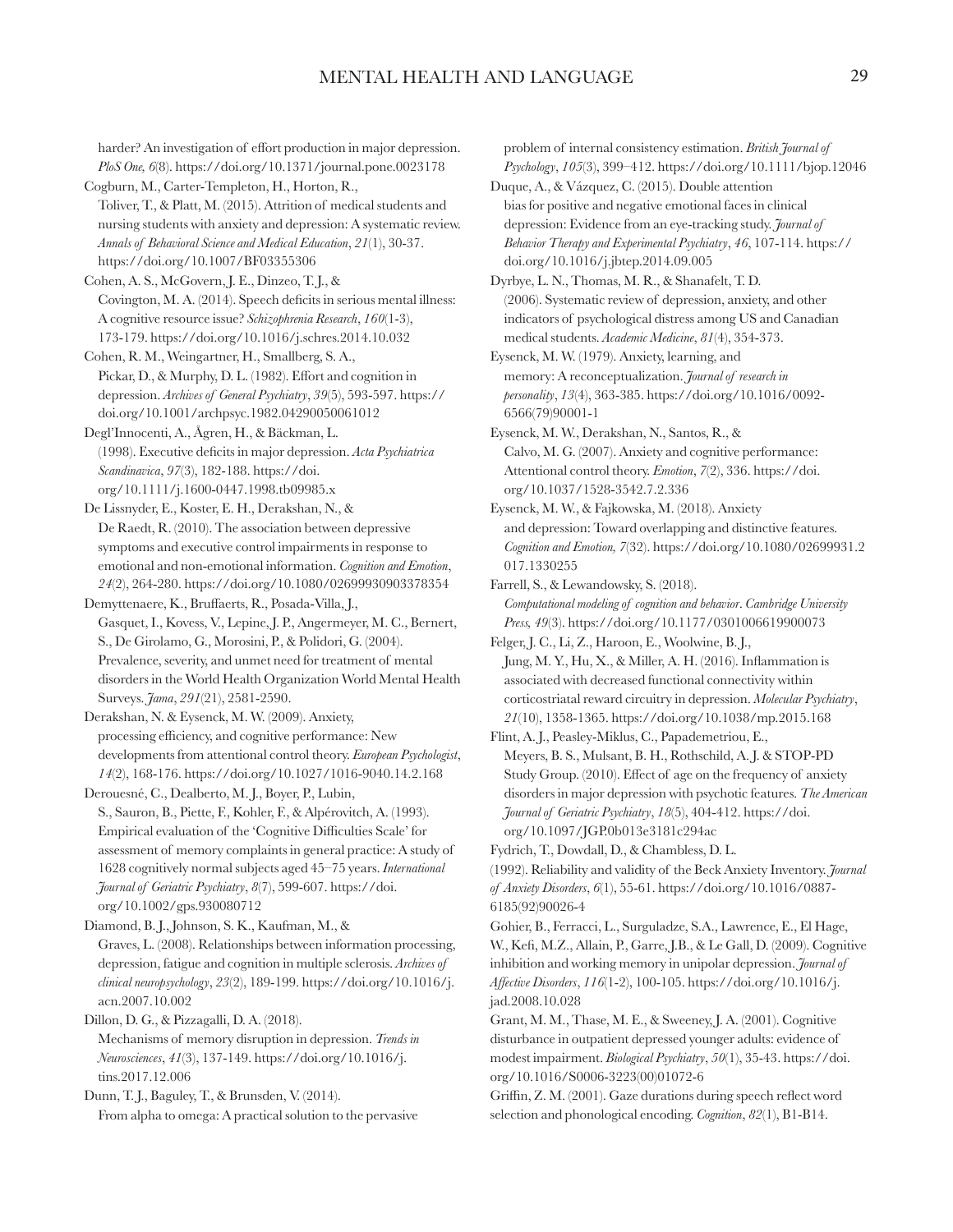https://doi.org/10.1016/S0010-0277(01)00138-X

Gronwall, D. M. A. (1977). Paced auditory serial-addition task: a measure of recovery from concussion. *Perceptual and Motor Skills, 44*(2), 367-373. https://doi.org/10.2466/pms.1977.44.2.367 Hirschfeld, R. M. (2001). The comorbidity of major depression and anxiety disorders: recognition and management in primary care. *Primary care companion to the Journal of clinical psychiatry*, *3*(6), 244. Jones, N. P., Fournier, J. C., & Stone, L. B. (2017). Neural correlates of autobiographical problem-solving deficits associated with rumination in depression. *Journal of Affective disorders*, *218*, 210-216. https://doi.org/10.1016/j.jad.2017.04.069

Jones, N. P., Siegle, G. J., Muelly, E. R., Haggerty, A., & Ghinassi, F. (2010). Poor performance on cognitive tasks in depression: Doing too much or not enough? *Cognitive, Affective, & Behavioral Neuroscience*, *10*(1), 129-140. https://doi.org/10.3758/CABN.10.1.129

Keller, A. S., Ball, T. M., & Williams, L. M. (2020). Deep phenotyping of attention impairments and the 'Inattention Biotype' in Major Depressive Disorder. *Psychological medicine*, *50*(13), 2203- 2212. https://doi.org/10.1017/S0033291719002290

Lee, M. D., & Wagenmakers, E. (2014). Bayesian cognitive modeling: A practical course. *Cambridge University Press.* https://doi. org/10.1017/CBO9781139087759

Levenshtein, V. I. (1966). Binary codes capable of correcting deletions, insertions, and reversals. *Soviet Physics Doklady*, *10*(8), 707–710.

Lombardi, L., & Potter, M. C. (1992). The regeneration of syntax in short term memory. *Journal of Memory and Language*, 31(6), 713–733. https://doi.org/10.1016/0749-596X(92)90036-W

Lovibond, P. F., & Lovibond, S. H. (1995). The structure of negative emotional states: Comparison of the Depression Anxiety Stress Scales (DASS) with the Beck Depression and Anxiety Inventories. *Behaviour Research and Therapy, 33*(3), 335-343. https://doi. org/10.1016/0005-7967(94)00075-U

Martin, R. C., Crowther, J. E., Knight, M., Tamborello II, F. P., & Yang, C.-L. (2010). Planning in sentence production: Evidence for the phrase as a default planning scope. *Cognition, 116*(2), 177–192. https://doi.org/10.1016/j.cognition.2010.04.010

Martin, R. C., Yan, H., & Schnur, T. T. (2014). Working memory and planning during sentence production. *Acta Psychologica, 152*, 120–132. https://doi.org/10.1016/j.actpsy.2014.08.006

Moffitt, T. E., Harrington, H., Caspi, A., Kim-Cohen, J., Goldberg, D., Gregory, A. M., & Poulton, R. (2007). Depression and generalized anxiety disorder: cumulative and sequential comorbidity in a birth cohort followed prospectively to age 32 years. *Archives of general psychiatry*, *64*(6), 651-660. https://doi. org/10.1001/archpsyc.64.6.651

Mogg, K., & Bradley, B.P. (2005). Attentional bias in generalized anxiety disorder versus depressive disorder. *Cognitive Therapy and Research*, *29*(1), 29-45. https://doi.org/10.1007/ s10608-005-1646-y

Mogg, K., Millar, N., & Bradley, B. P. (2000). Biases in eye movements to threatening facial expressions in generalized

anxiety disorder and depressive disorder. *Journal of abnormal psychology*, *109*(4), 695. https://doi.org/10.1037/0021- 843X.109.4.695

Moritz, S., Stöckert, K., Hauschildt, M., Lill, H., Jelinek, L., Beblo, T., ... & Arlt, S. (2017). Are we exaggerating neuropsychological impairment in depression? Reopening a closed chapter. *Expert Review of Neurotherapeutics, 17*(8), 839-846. https://doi.org/10.1080/14737175.2017.1347040

Mundt, J. C., Snyder, P. J., Cannizzaro, M. S., Chappie, K., & Geralts, D. S. (2007). Voice acoustic measures of depression severity and treatment response collected via interactive voice response (IVR) technology. *Journal of Neurolinguistics*, *20*(1), 50-64. https://doi.org/10.1016/j. jneuroling.2006.04.001

Muntingh, A. D., van der Feltz-Cornelis, C. M., van Marwijk, H. W., Spinhoven, P., Penninx, B.W., & van Balkom, A. J. (2011). Is the beck anxiety inventory a good tool to assess the severity of anxiety? A primary care study in The Netherlands study of depression and anxiety (NESDA). *BMC Family Practice*, *12*(1), 66. https://doi.org/10.1186/1471-2296-12-66

Oberauer, K., & Lange, E. B. (2008). Interference in verbal working memory: Distinguishing similarity-based confusion, feature overwriting, and feature migration. *Journal of Memory and Language, 58*(3), 730-745. https://doi.org/10.1016/j. jml.2007.09.006

Pace, T. M. (1995). A psychometric comparison of the Beck Depression Inventory and the Inventory for Diagnosing Depression in a college population. *Assessment*, *2*(2), 167-172. https://doi.org/10.1177/107319119500200206

Pacheco-Unguetti, A.P., Lupiáñez, J. and Acosta, A. (2009). Attention and anxiety: relationship between alertness and cognitive control with trait anxiety. *Psicologica*, *30*(1), 1-25.

Porter, R. J., Bourke, C., & Gallagher, P. (2007). Neuropsychological impairment in major depression: its nature, origin and clinical significance. *Australian & New Zealand Journal of Psychiatry*, *41*(2), 115-128. https://doi. org/10.1080/00048670601109881

Potter, M. C. (2012). Conceptual short term memory in perception and thought. *Frontiers in Psychology*, 3, 113. https://doi.org/10.3389/fpsyg.2012.00113

Potter, M. C., & Lombardi, L. (1998). Syntactic priming in immediate recall of sentences. *Journal of Memory and Language, 38*(3), 265–282. https://doi.org/10.1006/ jmla.1997.2546

Remmers, C., Topolinski, S., Dietrich, D. E., & Michalak, J. (2015). Impaired intuition in patients with major depressive disorder. *British Journal of Clinical Psychology*, *54*(2), 200-213. https://doi.org/10.1111/bjc.12069

Richter, P., Werner, J., Heerlein, A., Kraus, A., & Sauer, H. (1998). On the validity of the Beck Depression Inventory. *Psychopathology, 31*(3), 160-168. https://doi. org/10.1159/000066239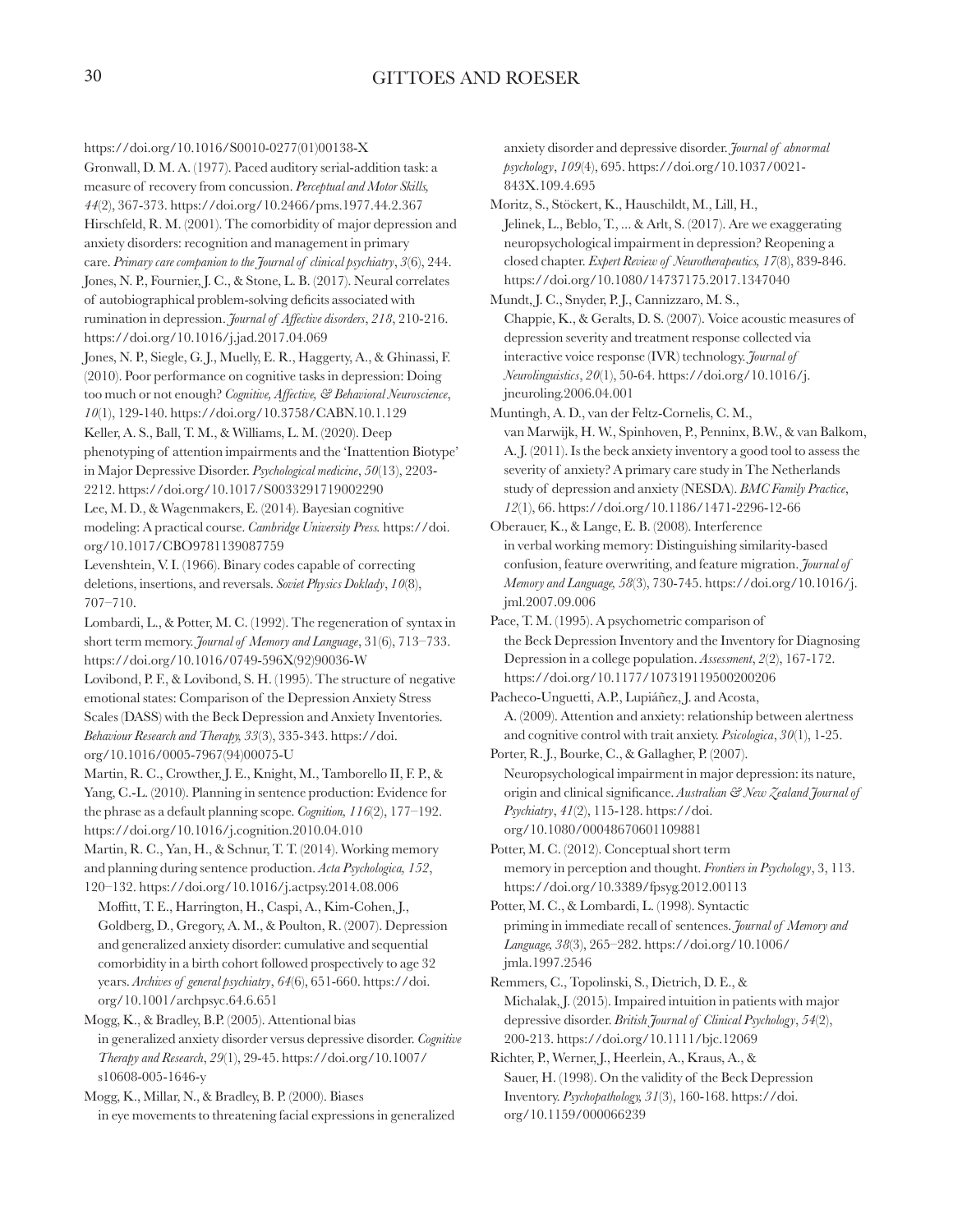Roeser, J., Andrews, M., Torrance, M., & Gittoes, R. (2020). Syntactic de- and encoding of meaning in sentence recall [Poster presentation]. The 33rd Annual CUNY Conference on Human Sentence Processing, City, Country. https://osf. io/4mgnr/

Roeser, J., Torrance, M., & Baguley, T. (2019). Advance planning in written and spoken sentence production. *Journal of Experimental Psychology: Learning, Memory, and Cognition, 45(11)*, 1983–2009. https://doi.org/10.1037/xlm0000685

Rose, E. J., & Ebmeier, K. P. (2006). Pattern of impaired working memory during major depression. *Journal of Affective Disorders*, *90*(2-3), 149-161. https://doi.org/10.1016/j. jad.2005.11.003

Rossion, B., & Pourtois, G. (2004). Revisiting Snodgrass and Vanderwart's object pictorial set: The role of surface detail in basic-level object recognition. *Perception*, *33*(2), 217-236. https://doi.org/10.1068/p5117

Ruscio, A. M., & Ruscio, J. (2002). The latent structure of analogue depression: Should the Beck Depression Inventory be used to classify groups? *Psychological Assessment, 14*(2), 135. https://doi.org/10.1037/1040-3590.14.2.135

Schad, D. J., Vasishth, S., Hohenstein, S., & Kliegl, R. (2020). How to capitalize on a priori contrasts in linear (mixed) models: A tutorial. *Journal of Memory and Language,* 110, 104038. https://doi.org/10.1016/j.jml.2019.104038

Scheurich, A., Fellgiebel, A., Schermuly, I., Bauer, S., Wölfges, R., & Müller, M. J. (2008). Experimental evidence for a motivational origin of cognitive impairment in major depression. *Psychological Medicine, 38*(2), 237. https://doi. org/10.1017/S0033291707002206

Schweizer, S., Kievit, R. A., Emery, T., & Henson, R. N. (2018). Symptoms of depression in a large healthy population cohort are related to subjective memory complaints and memory performance in negative contexts. *Psychological medicine*, *48*(1), 104-114. https://doi.org/10.1017/ S0033291717001519

Sheline, Y. I., Barch, D. M., Garcia, K., Gersing, K., Pieper, C., Welsh-Bohmer, K., Steffens, D. C., & Doraiswamy, P. M. (2006). Cognitive function in late life depression: Relationships to depression severity, cerebrovascular risk factors and processing speed. *Biological Psychiatry*, *60*(1), 58-65. https://doi. org/10.1016/j.biopsych.2005.09.019

Siegle, G. J., Thompson, W., Carter, C. S., Steinhauer, S. R., & Thase, M. E. (2007). Increased amygdala and decreased dorsolateral prefrontal BOLD responses in unipolar depression: Related and independent features. *Biological Psychiatry*, *61*(2), 198-209. https://doi.org/10.1016/j.biopsych.2006.05.048 Skovlund, C. W., Kessing, L. V., Mørch, L. S., &

Lidegaard, Ø. (2017). Increase in depression diagnoses and prescribed antidepressants among young girls. A national cohort study 2000–2013. *Nordic Journal of Psychiatry*, *71*(5), 378-385. https://doi.org/10.1080/08039488.2017.1305445

Stallman, H. M. (2010). Psychological distress in university students: A comparison with general population data. *Australian Psychologist*, *45*(4), 249-257. https://doi.org/10.1080/00 050067.2010.482109

Storrie, K., Ahern, K., & Tuckett, A. (2010). A systematic review: Students with mental health problems — A growing problem. *International Journal of Nursing Practice*, *16*(1), 1-6. https://doi.org/10.1111/j.1440-172X.2009.01813.x

Swets, B., Jacovina, M. E., & Gerrig, R. J. (2014). Individual differences in the scope of speech planning: Evidence from eye-movements. *Language and Cognition, 6*(1), 12–44. https:// doi.org/10.1017/langcog.2013.5

Tsourtos, G., Thompson, J. C., & Stough, C. (2002). Evidence of an early information processing speed deficit in unipolar major depression. *Psychological medicine*, *32*(2), 259-265. https://doi.org/10.1017/S0033291701005001

Ward, A. F., & Wegner, D. M. (2013). Mindblanking: When the mind goes away. *Frontiers in psychology*, *4*, 650. https://doi.org/10.3389/fpsyg.2013.00650

Wilson, E. J., MacLeod, C., Mathews, A., & Rutherford, E. M. (2006). The causal role of interpretive bias in anxiety reactivity. *Journal of abnormal psychology*, *115*(1), 103. https://doi.org/10.1037/0021-843X.115.1.103

Tehan, G., & Tolan, G. A. (2007). Word length effects in long-term memory. *Journal of Memory and Language, 56*(1), 35-48. https://doi.org/10.1016/j.jml.2006.08.015

Torrance, M. (2012). EyeWrite — A tool for recording writers' eye movements. In Torrance, M., Alamargot, D., Castelló, M., Ganier, F., Kruse, O., Mangen, A., Tolchinsky, L, & van Waes, L. (Eds.), *Learning to write effectively: Current trends in European research* (Vol. 25, pp. 355-357). Brill. https://doi. org/10.1163/9781780529295\_082

Torrance, M., Nottbusch, G., Alves, R. A., Arfé, B., Chanquoy, L., Chukharev-Hudilainen, E., & Madjarov, G. (2018). Timed written picture naming in 14 European languages. *Behavior Research Methods*, *50*(2), 744-758. https://doi.org/10.3758/ s13428-017-0902-x

Twenge, J. M., Joiner, T. E., Rogers, M. L., & Martin, G. N. (2018). Increases in depressive symptoms, suiciderelated outcomes, and suicide rates among US adolescents after 2010 and links to increased new media screen time. *Clinical Psychological Science*, *6*(1), 3-17. https://doi. org/10.1177/2167702617723376

Van der Loo, M. (2014). The stringdist package for approximate string matching. *The R Journal*, *6*(1), 111–122. Retrieved from https://CRAN.R-project.org/package=stringdist

Van Gompel, R. P., Pickering, M. J., & Traxler, M. J. (2001). Reanalysis in sentence processing: Evidence against current constraint-based and two-stage models. *Journal of Memory and Language*, *45*(2), 225-258. https://doi.org/10.1006/ jmla.2001.2773

Venezia, R. G., Gorlyn, M., Burke, A. K., Oquendo,